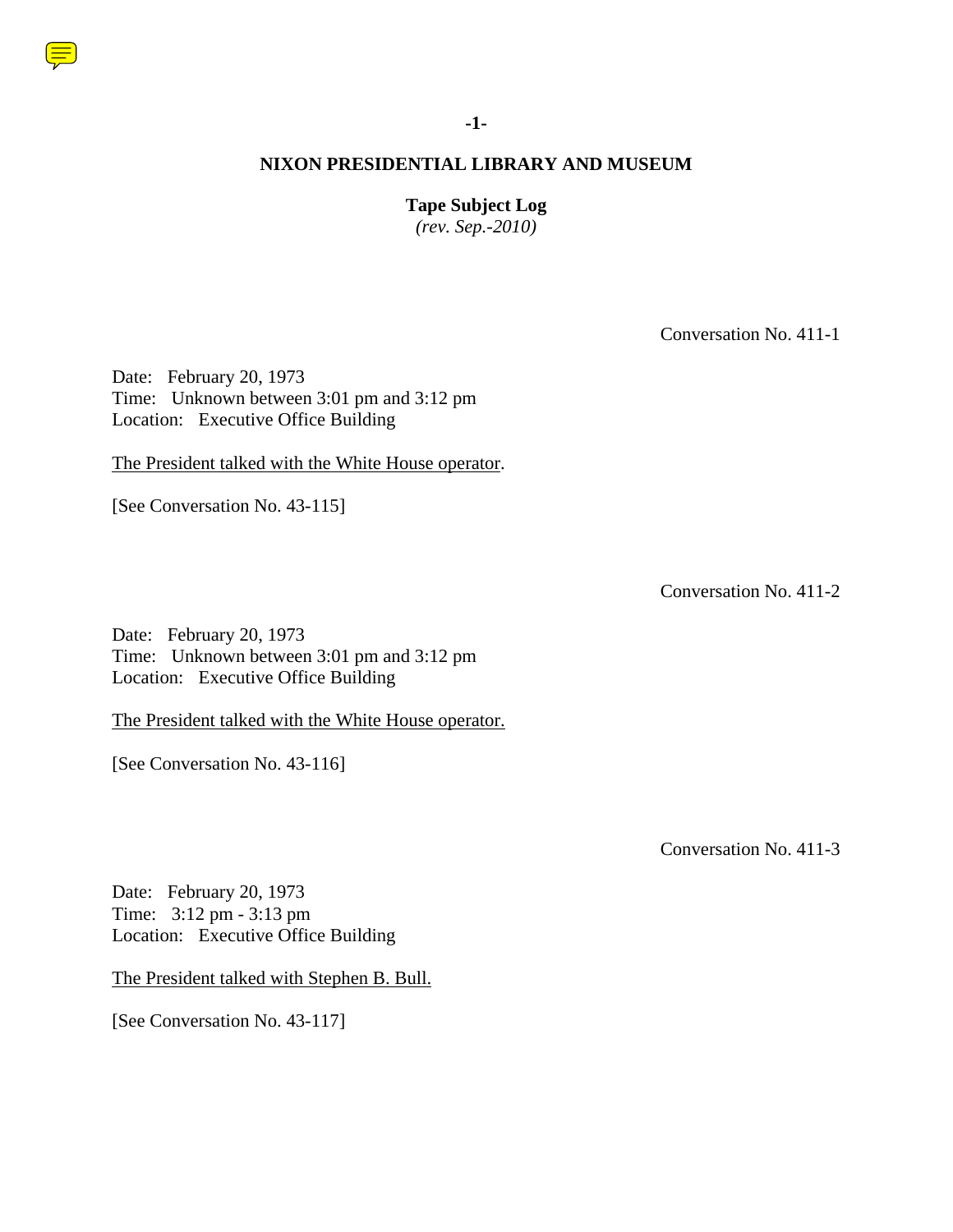**Tape Subject Log**

*(rev. Sep.-2010)*

Conversation No. 411-4

Date: February 20, 1973 Time: 3:14 pm - 3:17 pm Location: Executive Office Building

The President talked with Ronald L. Ziegler.

[See Conversation No. 43-118]

Conversation No. 411-5

Date: February 20, 1973 Time: 3:17 pm Location: Executive Office Building

The President talked with the White House operator.

[See Conversation No. 43-119]

Conversation No. 411-6

Date: February 20, 1973 Time: 3:18 pm - 3:22 pm Location: Executive Office Building

The President talked with Patrick J. Buchanan.

[See Conversation No. 43-120]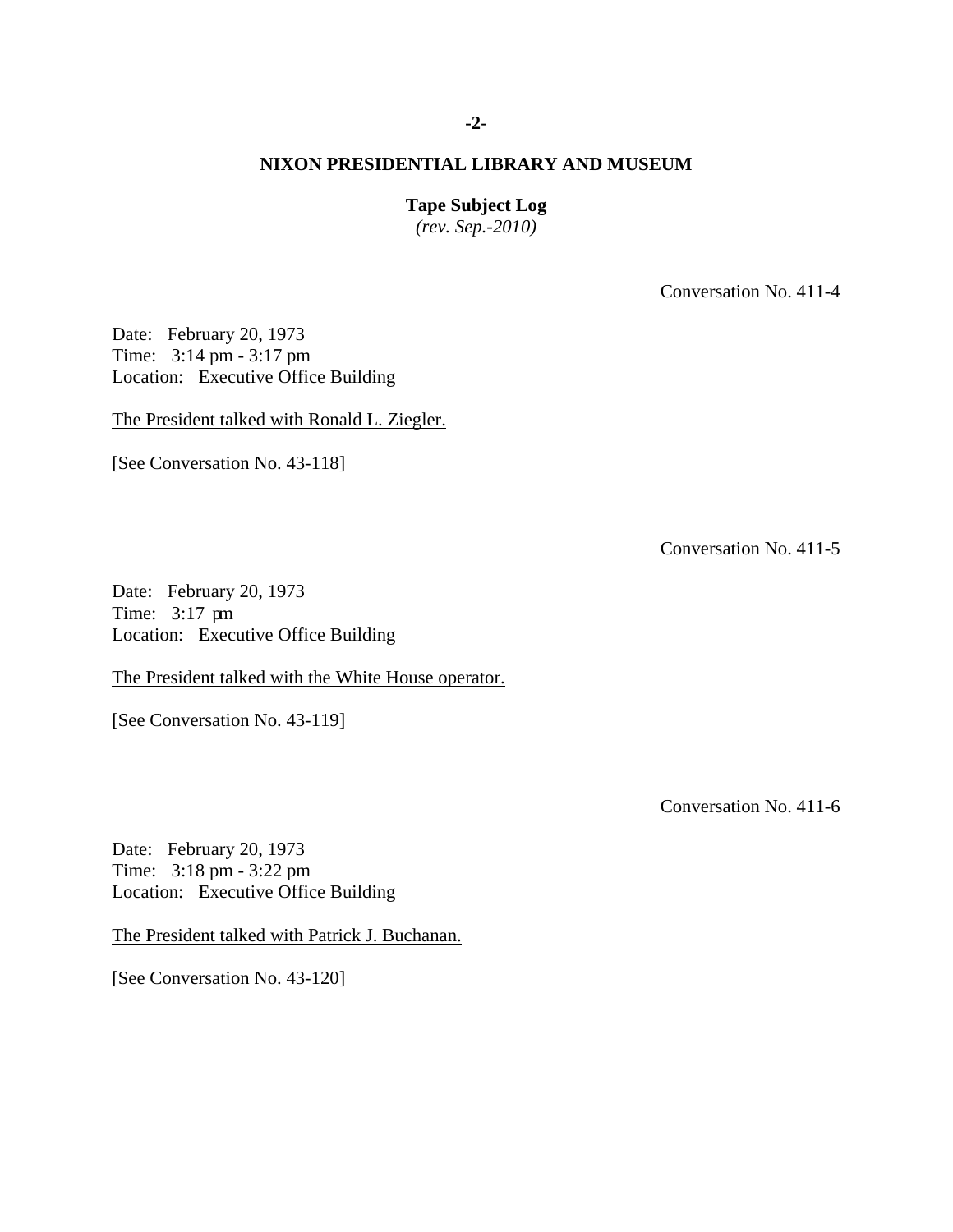#### **Tape Subject Log**

*(rev. Sep.-2010)*

Conversation No. 411-20

Date: February 20, 1973 Time: Unknown between 3:22 pm and 4:15 pm Location: Executive Office Building

The President met with an unknown man.

\*\*\*\*\*\*\*\*\*\*\*\*\*\*\*\*\*\*\*\*\*\*\*\*\*\*\*\*\*\*\*\*\*\*\*\*\*\*\*\*\*\*\*\*\*\*\*\*\*\*\*\*\*\*\*\*\*\*\*\*\*\*\*\*\*\*\*\*\*\*

[Begin segment reviewed under deed of gift]

Delivery [?]

[End segment reviewed under deed of gift]

\*\*\*\*\*\*\*\*\*\*\*\*\*\*\*\*\*\*\*\*\*\*\*\*\*\*\*\*\*\*\*\*\*\*\*\*\*\*\*\*\*\*\*\*\*\*\*\*\*\*\*\*\*\*\*\*\*\*\*\*\*\*\*\*\*\*\*\*\*\*

The unknown man left at an unknown time before 4:15 pm.

Conversation No. 411-7

Date: February 20, 1973 Time: Unknown between 3:22 pm and 4:15 pm Location: Executive Office Building

The President met with Stephen B. Bull [?].

President's schedule -Meeting with Henry A. Kissinger -Location

Bull [?] left at an unknown time before 4:15 pm.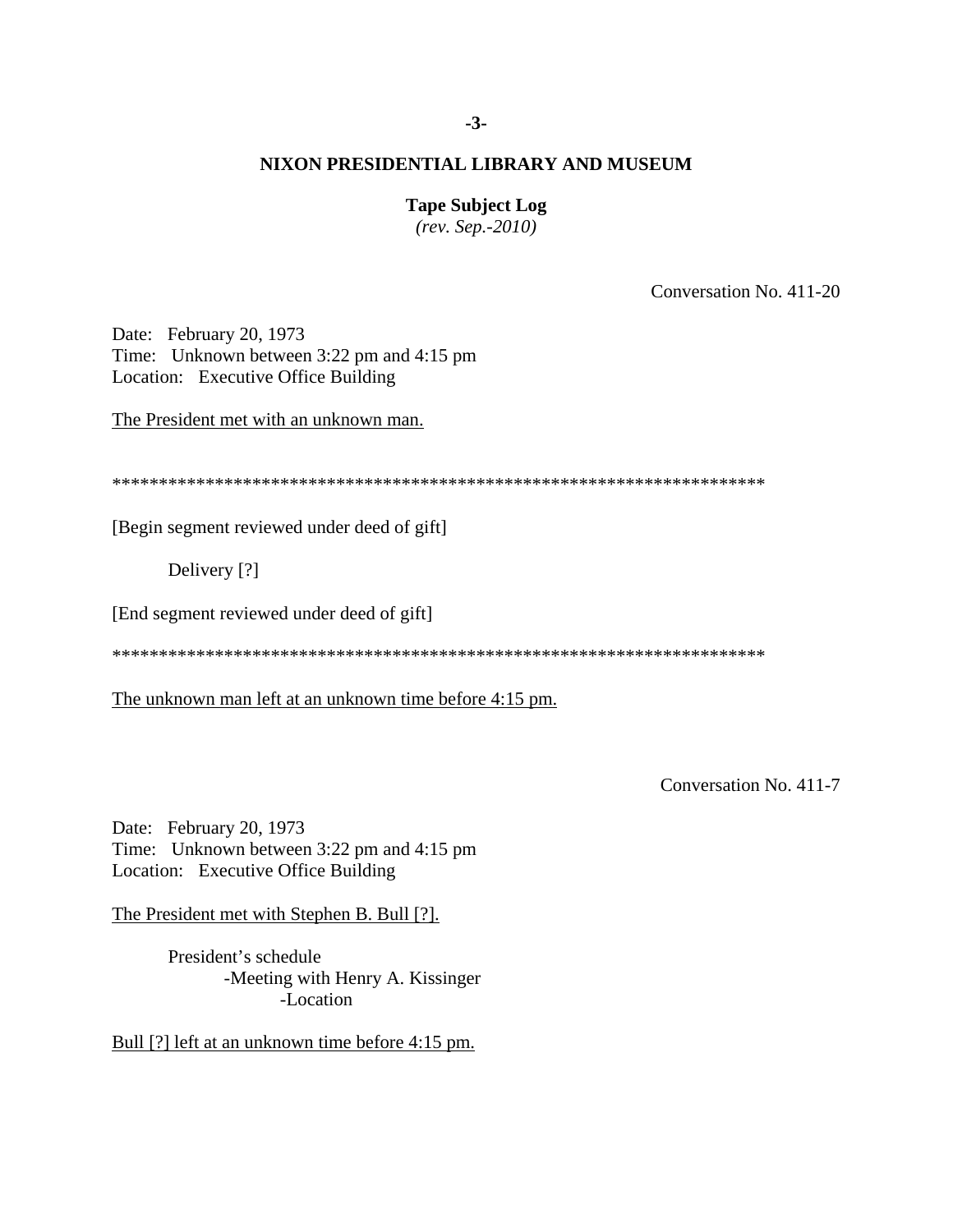# **Tape Subject Log**

*(rev. Sep.-2010)*

Conversation No. 411-8

Date: February 20, 1973 Time: Unknown between 3:22 pm and 4:15 pm Location: Executive Office Building

The President met with Manolo Sanchez.

\*\*\*\*\*\*\*\*\*\*\*\*\*\*\*\*\*\*\*\*\*\*\*\*\*\*\*\*\*\*\*\*\*\*\*\*\*\*\*\*\*\*\*\*\*\*\*\*\*\*\*\*\*\*\*\*\*\*\*\*\*\*\*\*\*\*\*\*\*\*

[Begin segment reviewed under deed of gift]

Food

[End segment reviewed under deed of gift]

\*\*\*\*\*\*\*\*\*\*\*\*\*\*\*\*\*\*\*\*\*\*\*\*\*\*\*\*\*\*\*\*\*\*\*\*\*\*\*\*\*\*\*\*\*\*\*\*\*\*\*\*\*\*\*\*\*\*\*\*\*\*\*\*\*\*\*\*\*\*

Sanchez left at an unknown time before 4:15 pm.

Conversation No. 411-9

Date: February 20, 1973 Time: 4:15 pm - 6:10 pm Location: Executive Office Building

The President met with Henry A. Kissinger; the White House photographer was present at the beginning of the meeting.

President's malfunctioning equipment

Kissinger's trip

President's schedule -H. R. ("Bob") Haldeman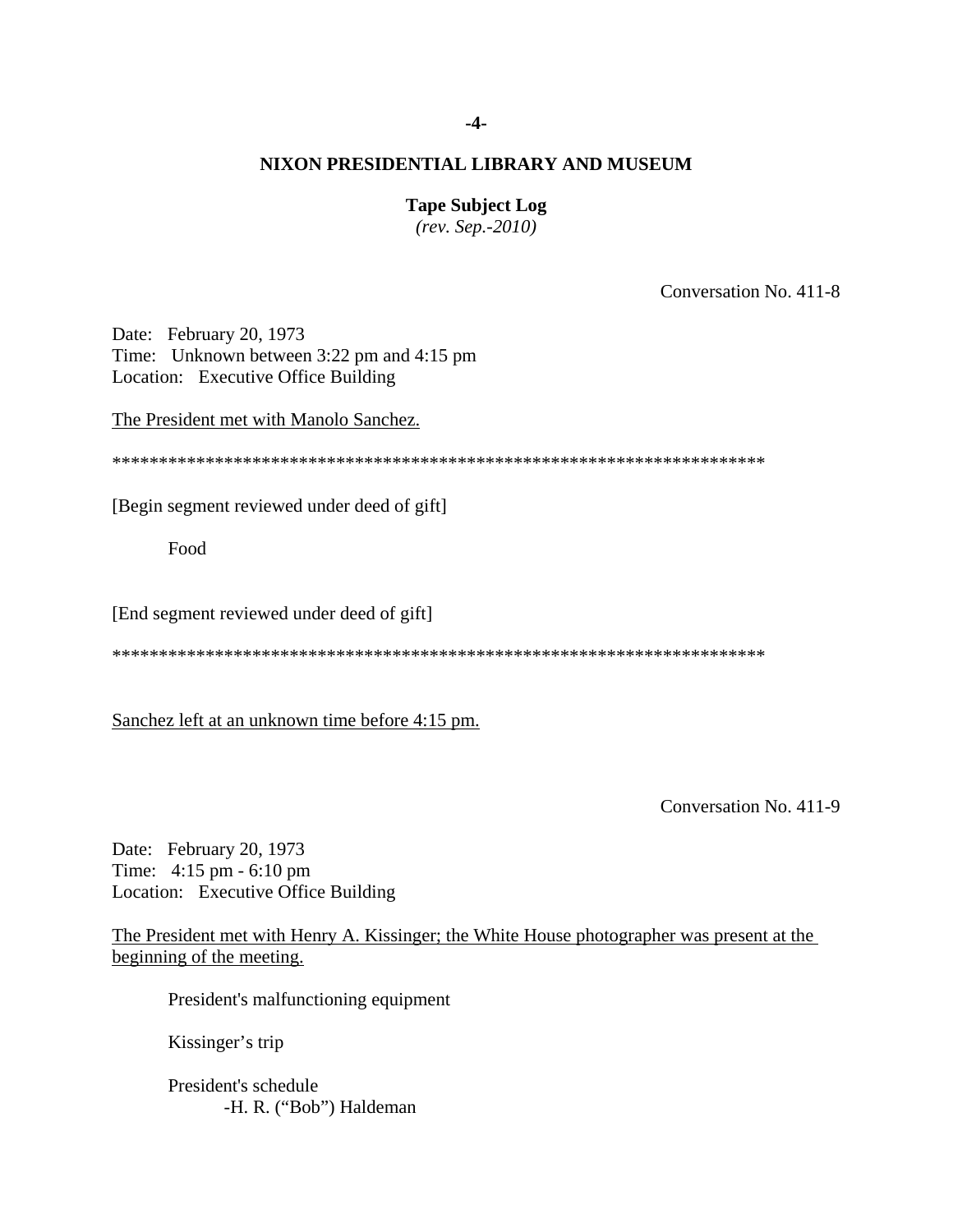**Tape Subject Log**

*(rev. Sep.-2010)*

Conversation No. 411-9 (cont'd)

-Breakfast -People's Republic of China [PRC] -William P. Rogers

The President talked with the White House operator at an unknown time after 4:15 pm.

[Conversation No. 411-9A]

[See Conversation No. 43-121]

[End of telephone conversation]

President's schedule -Meeting with Congressional leaders -Press release

The President talked with William E. Timmons between 4:17 pm and 4:18 pm.

[Conversation No. 411-9B]

[See Conversation No. 43-122]

[End of telephone conversation]

President's schedule -William E. Timmons

Kissinger talked with an unknown person at an unknown time before 6:10 pm.

[Conversation No. 411-9E]

President's schedule -Timmons -William P. Rogers

[End of telephone conversation]

Kissinger's telephone call to Rogers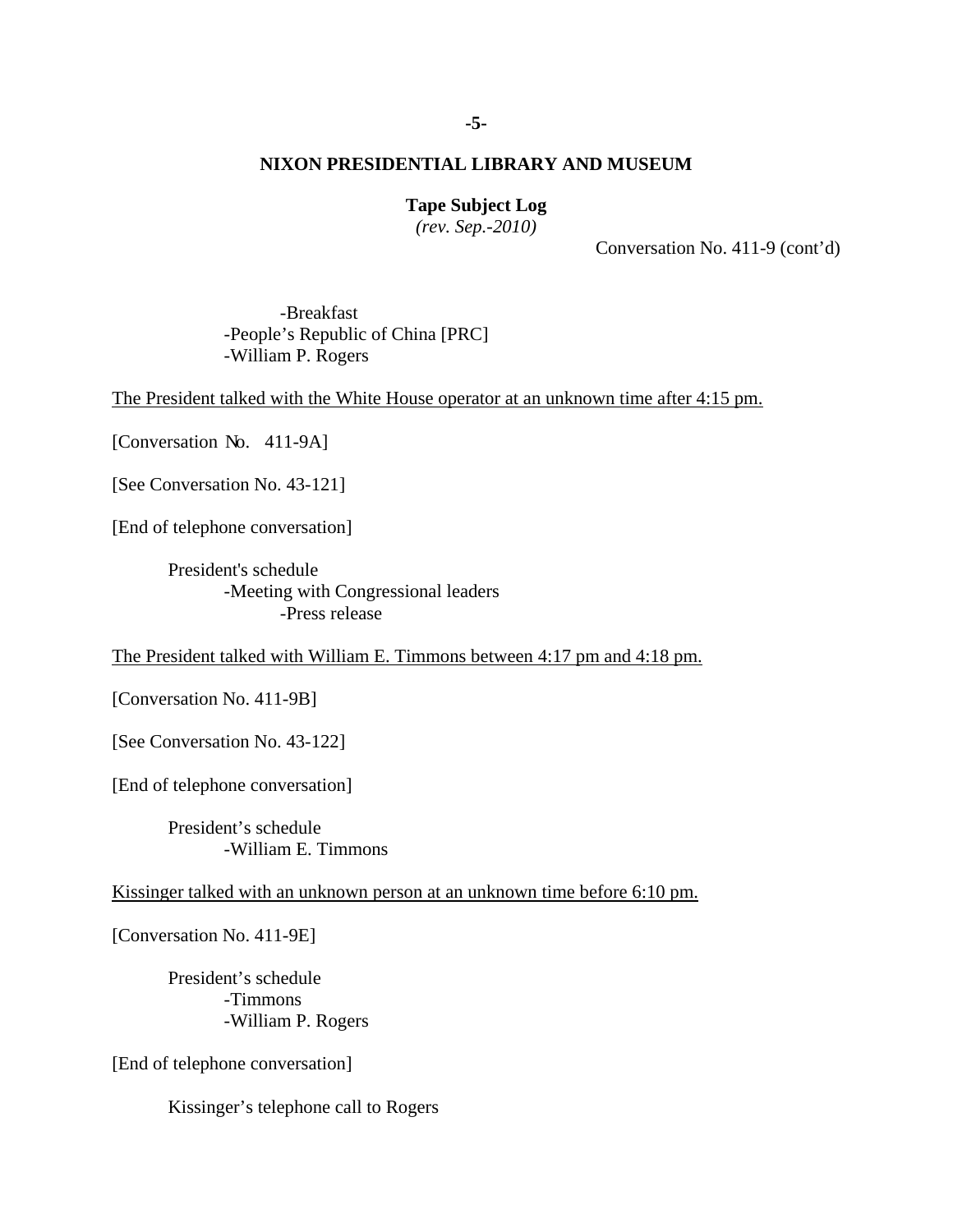# **Tape Subject Log**

*(rev. Sep.-2010)*

Conversation No. 411-9 (cont'd)

US-PRC relations -Message -Kissinger's message to Mao Tse-Tung -Chou En-Lai [?] -Mao -Conversation with Kissinger -Differing interests -Cooperation -Necessity -Communist threat

An unknown person entered at an unknown time after 4:18 pm.

Equipment removal

The unknown person left at an unknown time before 4:51 pm.

US-PRC relations -Mao -Conversation with Kissinger -Soviet Union -Military build-up -Soviet Union -Europe, Asia -Strategic forces -SS-11s -Tests -Europe -Foreign ministers -Elections US-France relations -Georges J. R. Pompidou -Press relations -Europe -Francois M. Mitterrand -Cable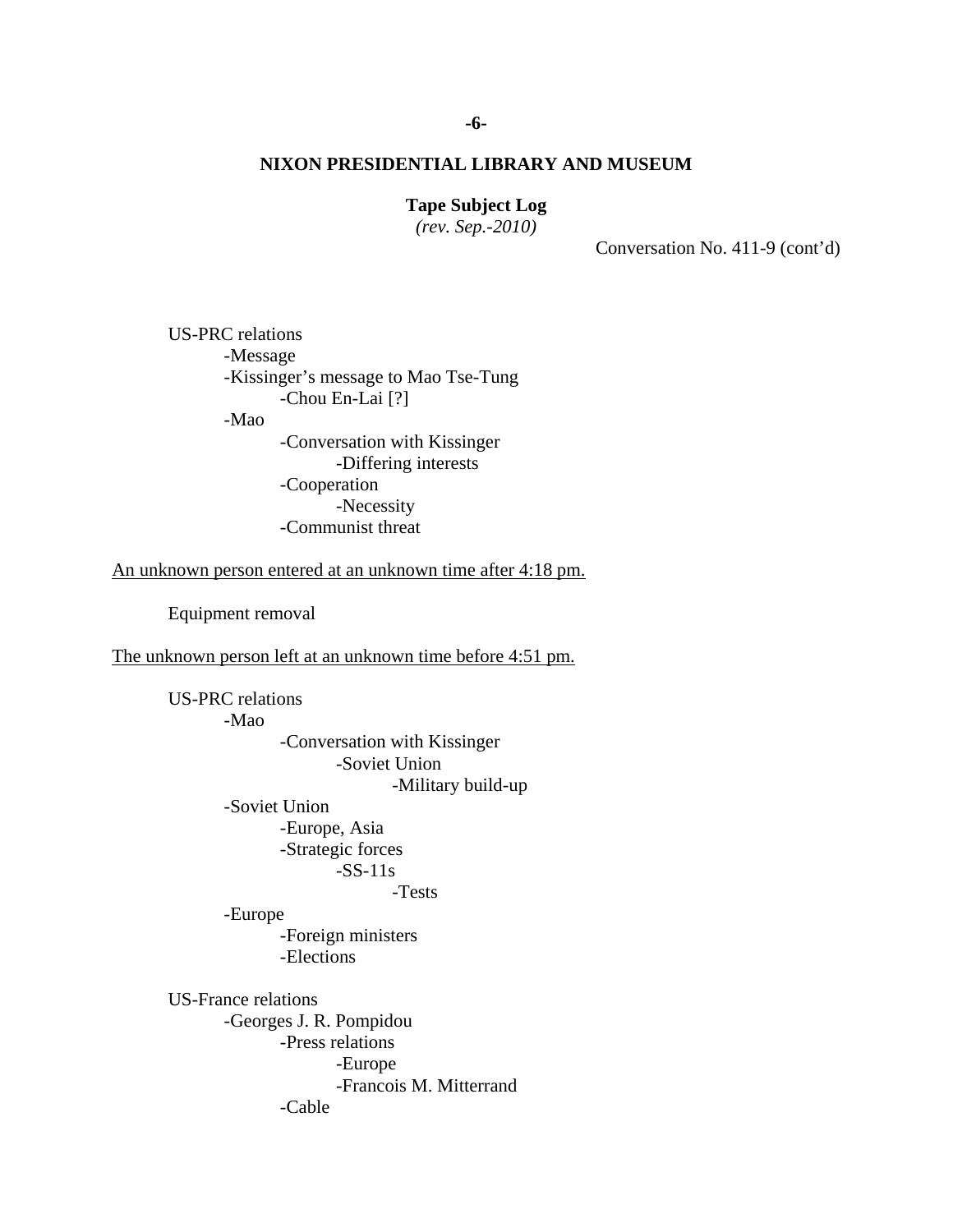# **Tape Subject Log**

*(rev. Sep.-2010)*

Conversation No. 411-9 (cont'd)

-Assistance with Vietnam settlement -State visit to France [?] -Election US-PRC relations -Mao [?] -Compliment to President -Diplomatic relations -Germany -Western Europe -Sweden -Alaf Palme [?] -Left wing arguments -Foreign minister -Norway -Mutual and balanced force reduction [MBFR] -Barry M. Goldwater -Japan -1950s -Nationalism -Presence of US forces -Mao -President's leadership regarding PRC -Compared to other world leaders -Zulfikar Ali Bhutto [?] -Personal message to President -Press coverage -Japan -Ronald L. Ziegler -Conversation with Kissinger -Japan-Soviet Union relations -Thailand -Middle East -Arabs -Pakistan, Iran, Turkey, Persian Gulf -Military aid [?] -Iraq, Syria -Soviet Union's influence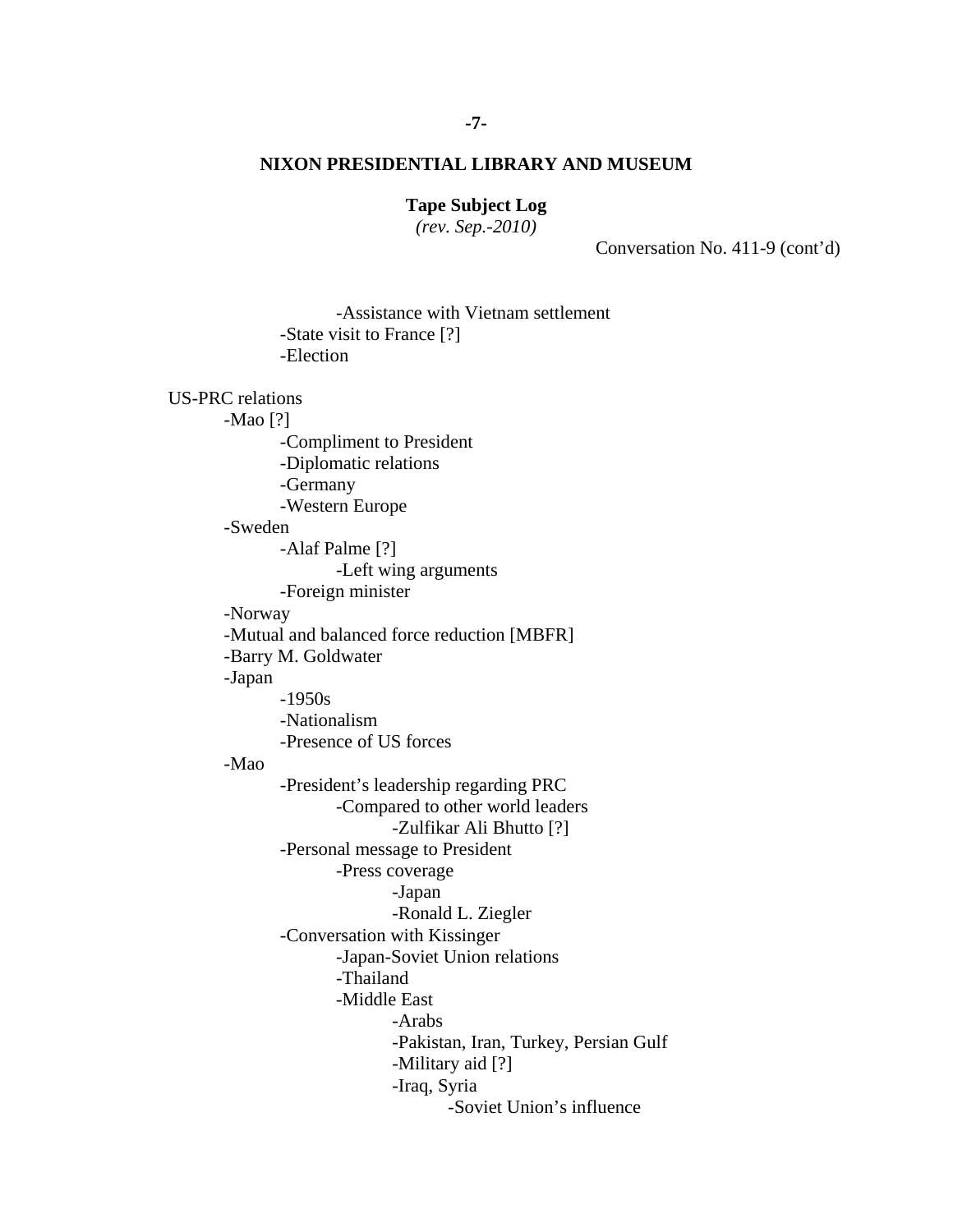#### **Tape Subject Log**

*(rev. Sep.-2010)*

Conversation No. 411-9 (cont'd)

-Israel -Zulfikar Ali Bhutto -Nusrat Ispatiari Bhutto -Beauty

-India

-Soviet Union -Daniel P. ("Pat") Moynihan

Vietnam settlement -Mao -Laos -Cease-fire -North Vietnam -Provisions -Press coverage -President's inquiries to Gen. Brent G. Scowcroft -Vientiane, Hanoi -Troop withdrawal  $-B-52s$ -President's conversation with Adm. Thomas H. Moorer -Elliot L. Richardson -Prisoners of war [POWs] -Bombing -Laos -Cease-fire -North Vietnam -Bombing -Role of PRC -Pathet Lao -Troop withdrawal -Bombing halt -Michael J. ("Mike") Mansfield -William F. Buckley -Goldwater -Aid for Vietnam -George S. McGovern, Edward M. ("Ted") Kennedy -Press coverage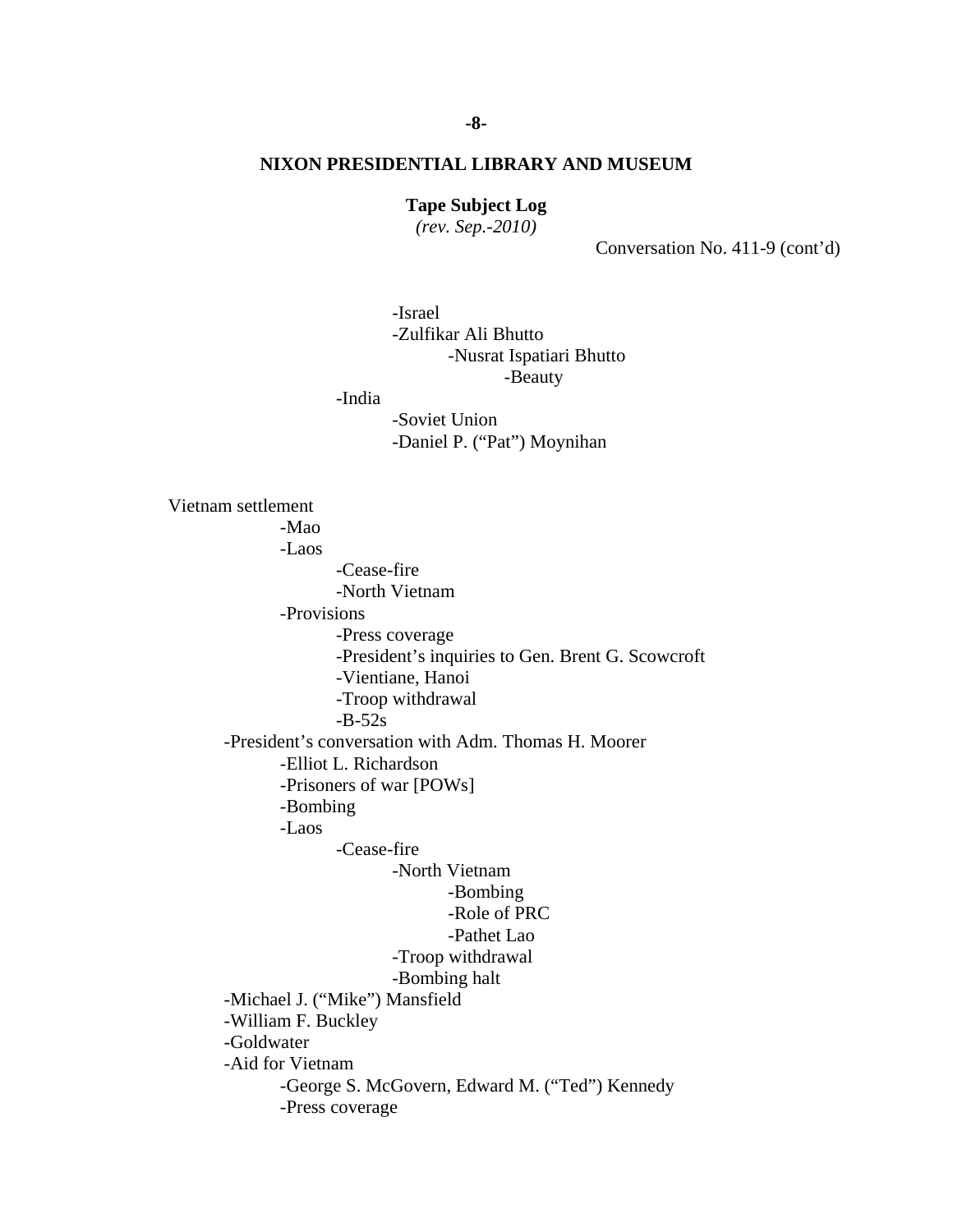#### **Tape Subject Log**

*(rev. Sep.-2010)*

Conversation No. 411-9 (cont'd)

-Congress -President's leadership -Laos cease-fire -Political settlement -Pathet Lao

US-PRC relations

-Kissinger's meeting with Mao

-Oil

-Iran

-Soviet Union

-Iraq, Libya

-President's second term -Richard M. Helms

-Iran

-Persian Gulf

-Responsibilities

-Chou

-December 1972 bombing -Respect -President's visit to South Carolina legislature -Chou -John T. Downey's release -POWs [?] -Congressional leaders -Invitation to Philadelphia Symphony Orchestra -Eugene Ormandy

The President talked to the White House operator at an unknown time after 4:18 pm.

[Conversation No. 411-9C]

[See Conversation No. 43-123]

[End of telephone conversation]

Press relations -Timing of announcements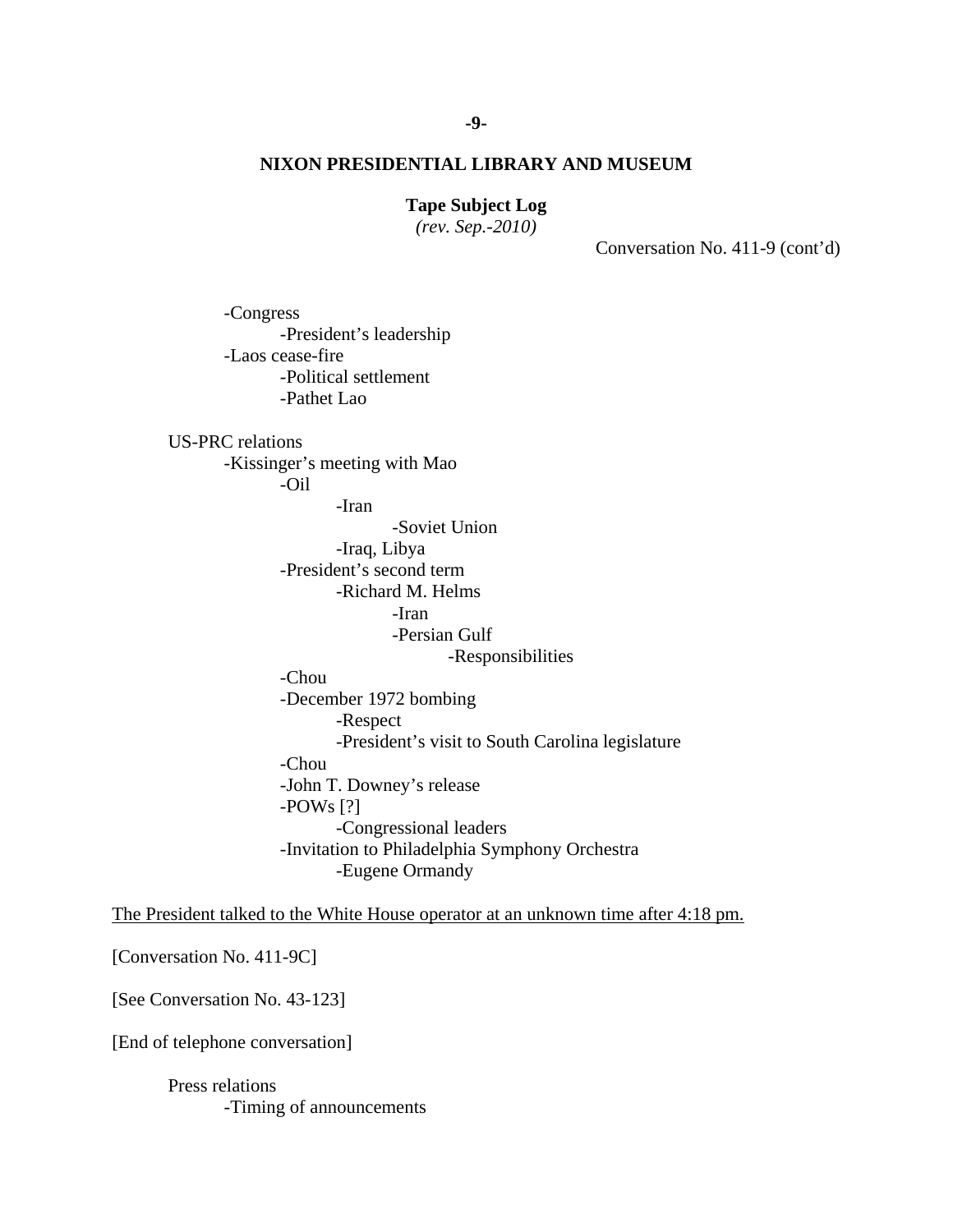# **Tape Subject Log**

*(rev. Sep.-2010)*

Conversation No. 411-9 (cont'd)

US-PRC relations -Mao -Soviet Union -Military actions -Manchuria

Manolo Sanchez entered at an unknown time after 4:18 pm.

Refreshment

Sanchez left at an unknown time before 4:46 pm.

PRC-Soviet Union relations -Kissinger's conversation with Mao -Attack by Soviet Union -Nuclear treaty -Chou

The President talked with Ormandy between 4:46 pm and an unknown time before 4:51 pm. Kissinger talked with Ormandy at an unknown time between 4:46 pm and 4:51 pm.

[Conversation No. 411-9D]

[See Conversation No. 43-124]

[End telephone conversation]

Ormandy and Philadelphia Symphony Orchestra's trip to PRC -Excitement -Announcements -Support for President -Soviet Union

Kissinger's visit to PRC -Musical entertainment -Opera -Western symphony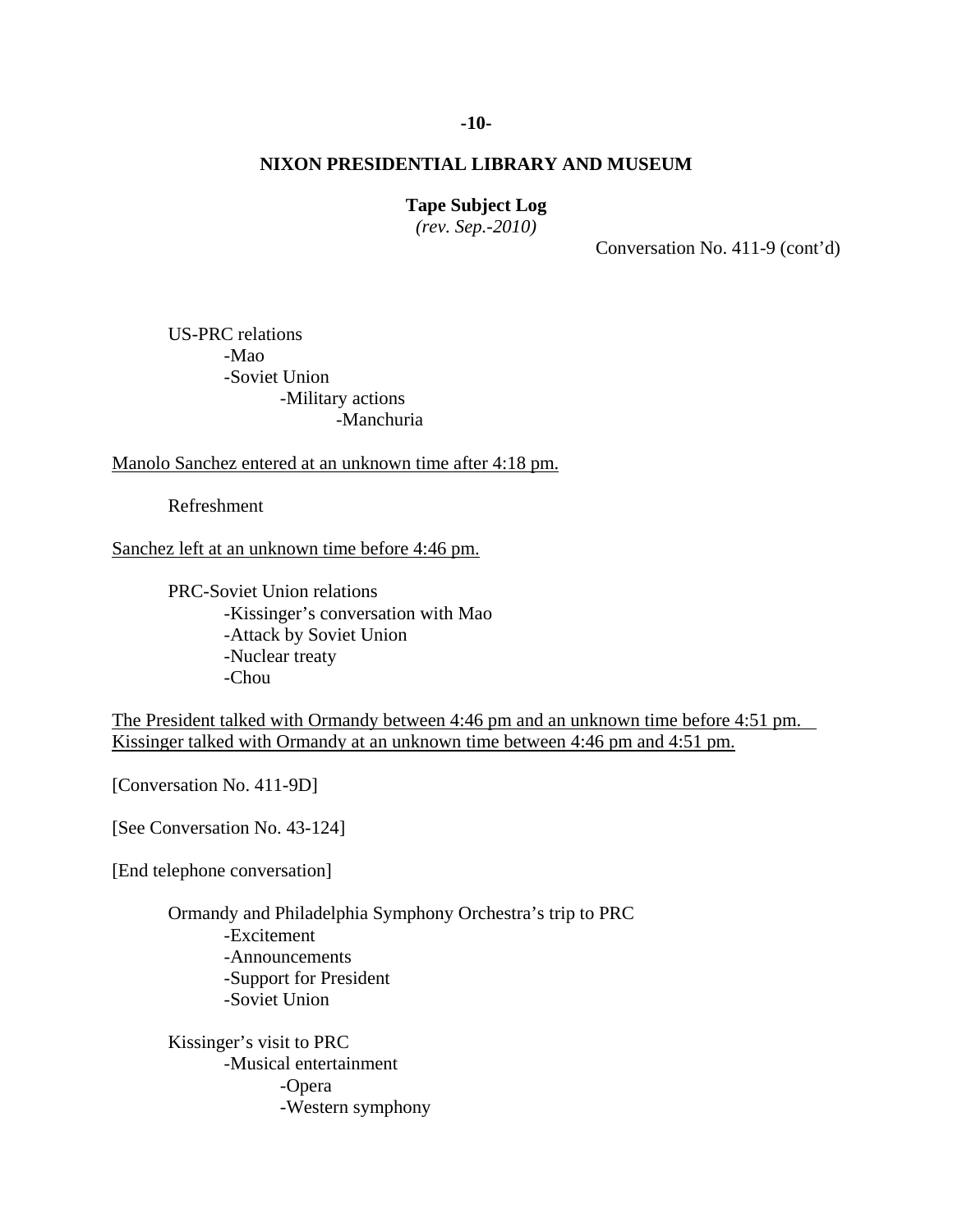# **Tape Subject Log**

*(rev. Sep.-2010)*

Conversation No. 411-9 (cont'd)

-Ludwig Van Beethoven's  $6<sup>th</sup>$  symphony -Chinese songs -Piano concherto -Pianist -"Home on the Range" -Meeting with Chou -Details -Health -Communiqué -Details for press -Thailand -Arrangements for liaison offices -Appointments -State Department -John L. Jenkins, John H. Holdridge -Status of office -Compared to Great Britain -Norodom Sihanouk -Cambodia -Neutrality -Soviet Union's role -India's role -North Vietnam's role -Mansfield -Mansfield's trip -Aid to Vietnam -Henry M. ("Scoop") Jackson -Cambodia -Form of government -North Vietnam -Soviet Union -Bombing Kissinger's visit to Hanoi -Effects of bombing -Accuracy  $-B-52s$ -Respect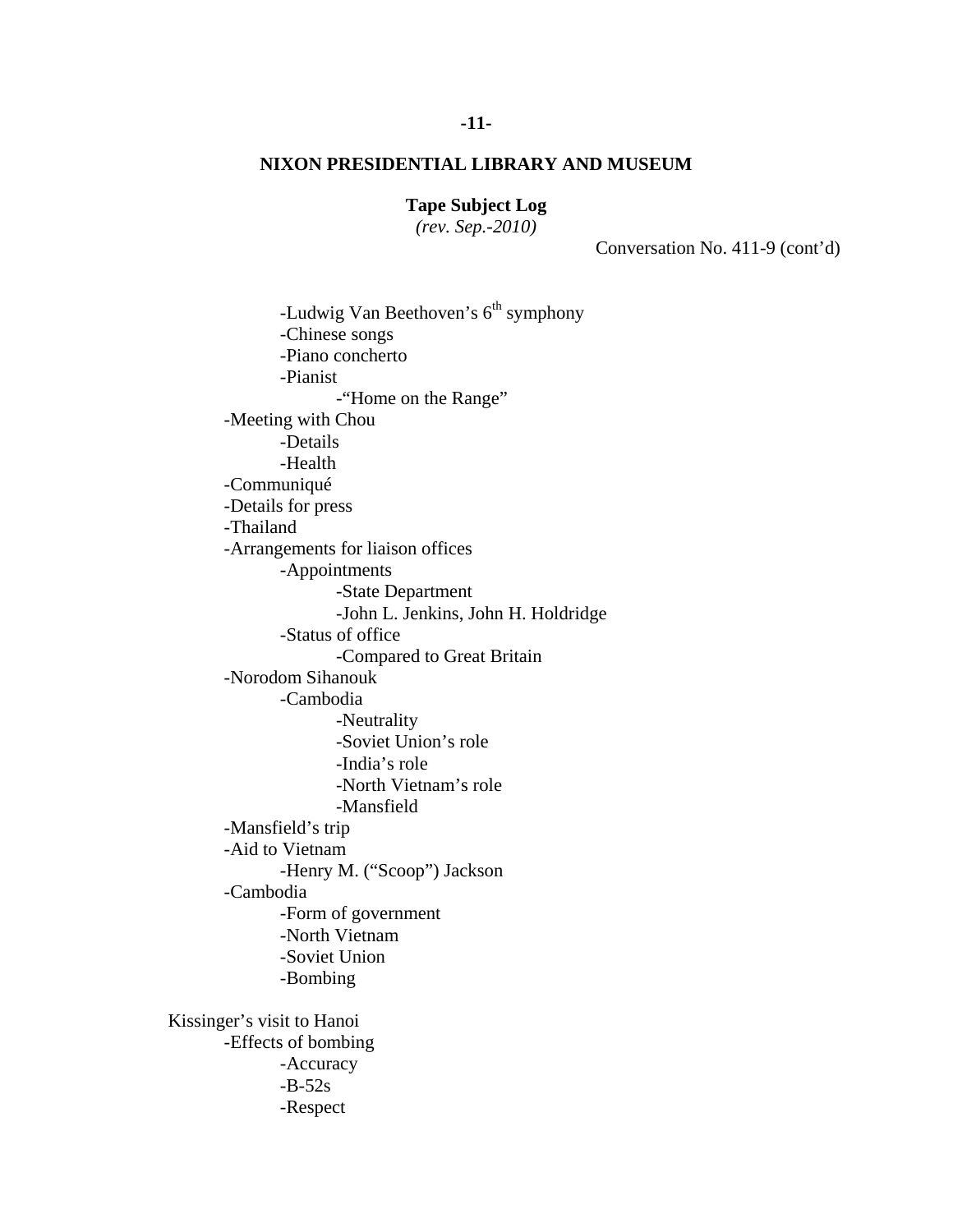# **Tape Subject Log**

*(rev. Sep.-2010)*

-Souvanna Phouma

Conversation No. 411-9 (cont'd)

-Cambodia -Compared to Laos -PRC -US-North Vietnam relations -Economic aid -Le Duc Tho [?] -Soviet Union compared to US -Congressional appropriation -Reparations -Cambodia, Laos -Effect on cease-fire -North Vietnam's leaders -PRC's leaders -Paranoia -Hanoi -Atmosphere -Compared to Moscow -Physical appearance -Saigon -Economic aid -Editorials -Marshall Plan -Cease-fire -Duration -Presumption of war -US choice -Violations Vietnam settlement -POWs' return -Public opinion -POWs' statements -Capt. Jeremiah A. Denton, Jr. -Letters to President from POWs -President's election -McGovern -Pride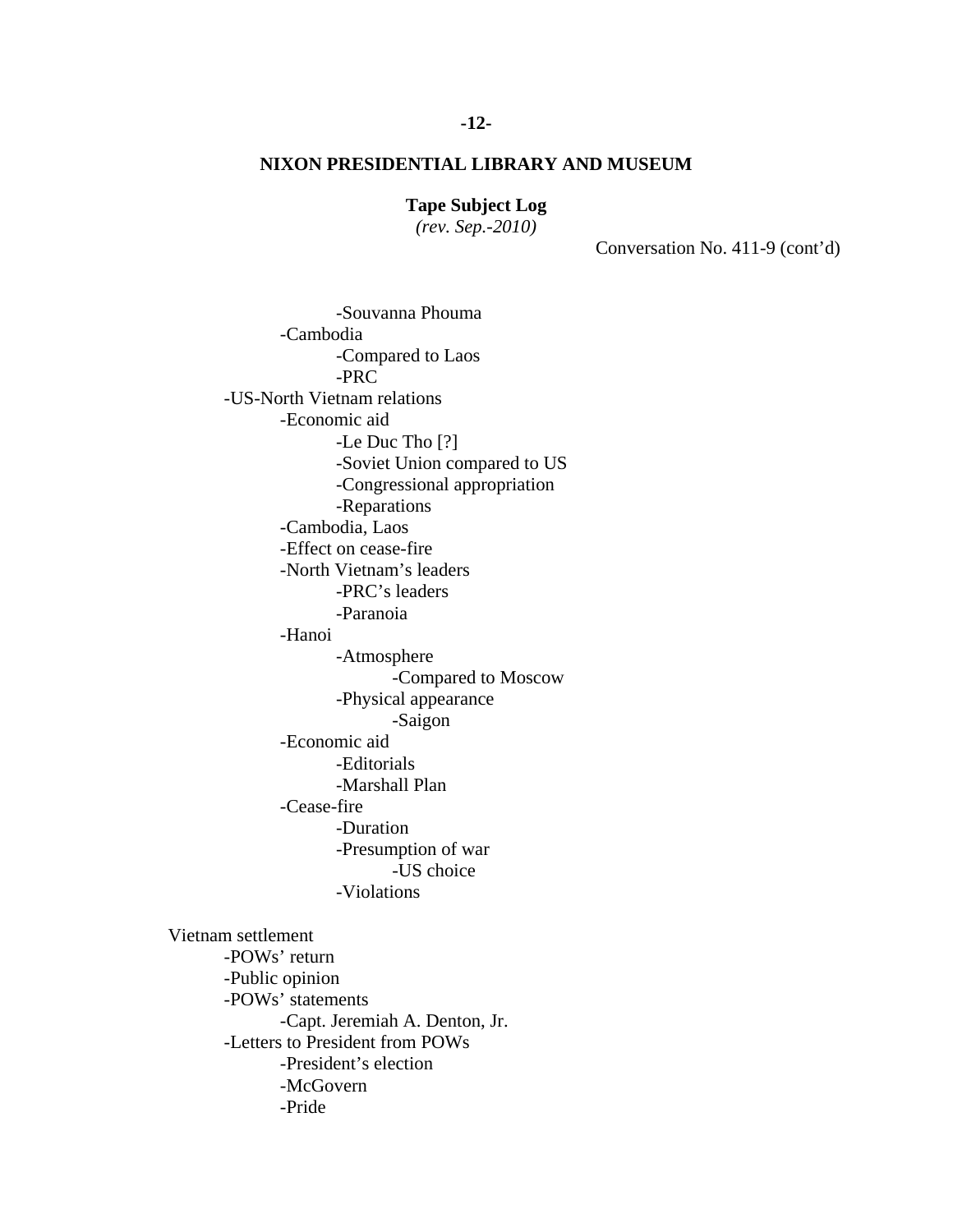## **Tape Subject Log**

*(rev. Sep.-2010)*

Conversation No. 411-9 (cont'd)

-Adm. Thomas H. Moorer -POWs -Effects of December 1972 bombing -POW families -Col. Robinson Risner -Capt. James A. Mulligan, Jr.'s wife -President's policy in Vietnam -Appreciation -POWs Public relations -Downey's release -President's telephone call -William Downey -Mother -POW wives -Mulligan's wife -Preparation for Kissinger's public statements -PRC -Vietnam Vietnam settlement -Aid for North Vietnam -Congressional reaction -Republicans -Soviet Union and PRC's contribution -State Department -World Bank -Multilateral aid -Press relations -Preparation for public statements -Press conference -Time -Praise -Credit for servicemen -Budget -Domestic programs -National security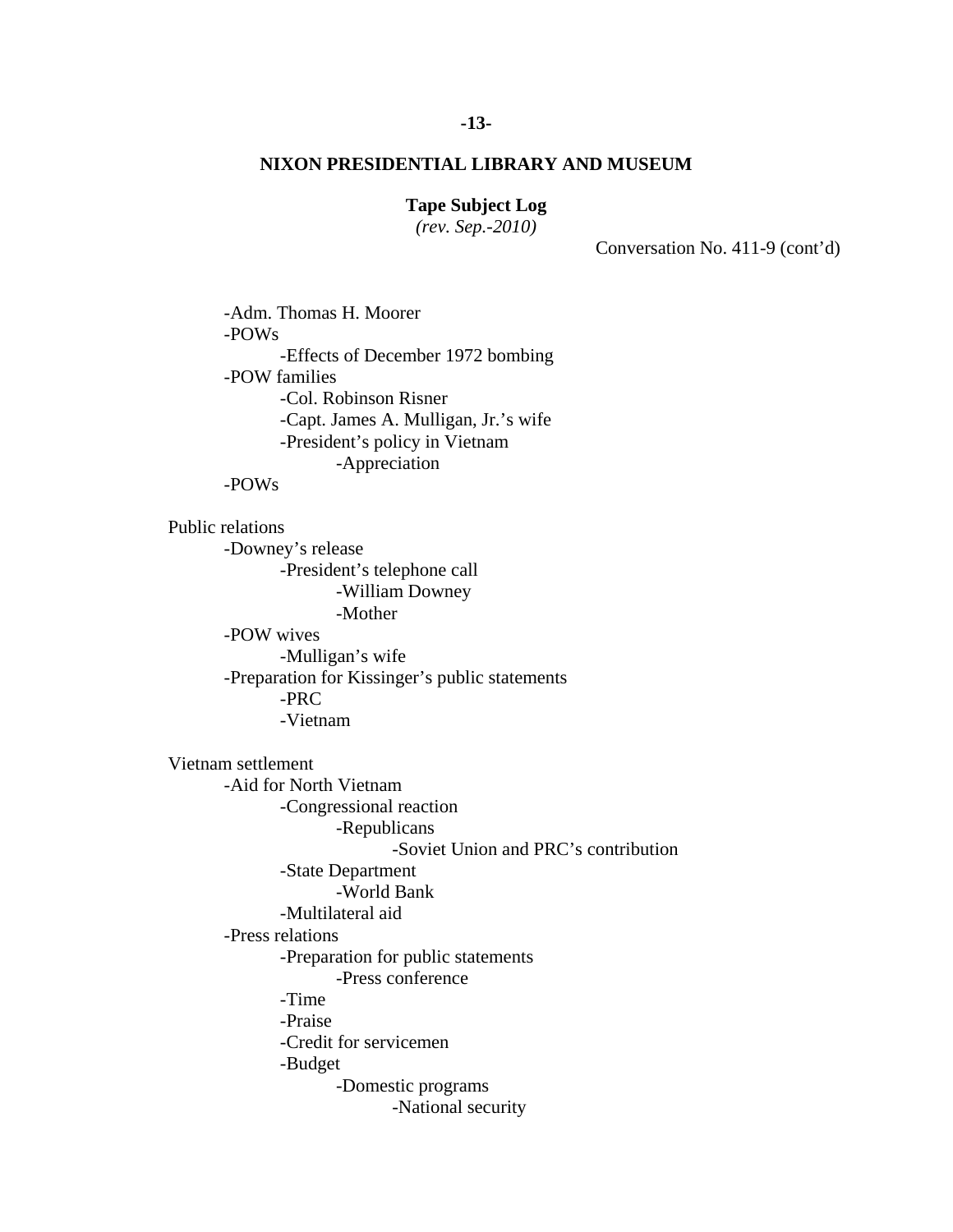# **Tape Subject Log**

*(rev. Sep.-2010)*

Conversation No. 411-9 (cont'd)

-Emphasis on aid -Normalization of relations -Reparations -Compared to post-World War I and World War II -Aid for North Vietnam -Investment -Critics -Compared to amnesty -Abraham Lincoln, US Civil War analogy \_Source of funding -Soviet Union Kissinger's trip to PRC -Mao Foreign relations -France -Pompidou -Message -Forthcoming election -Assembly -Socialists, communists, Gaullists -Prime Minister, President -Francois Mitterrand -Runoffs -Party allignees -Election analysis -Kissinger's conversation with ambassador -South Vietnam -Nguyen Van Thieu's visit to US -President's schedule -Congress -Vice President Spiro T. Agnew's trip -San Clemente compared to Washington, DC -Security arrangements -National Press Club -Thieu's abilities -Handling of cease-fire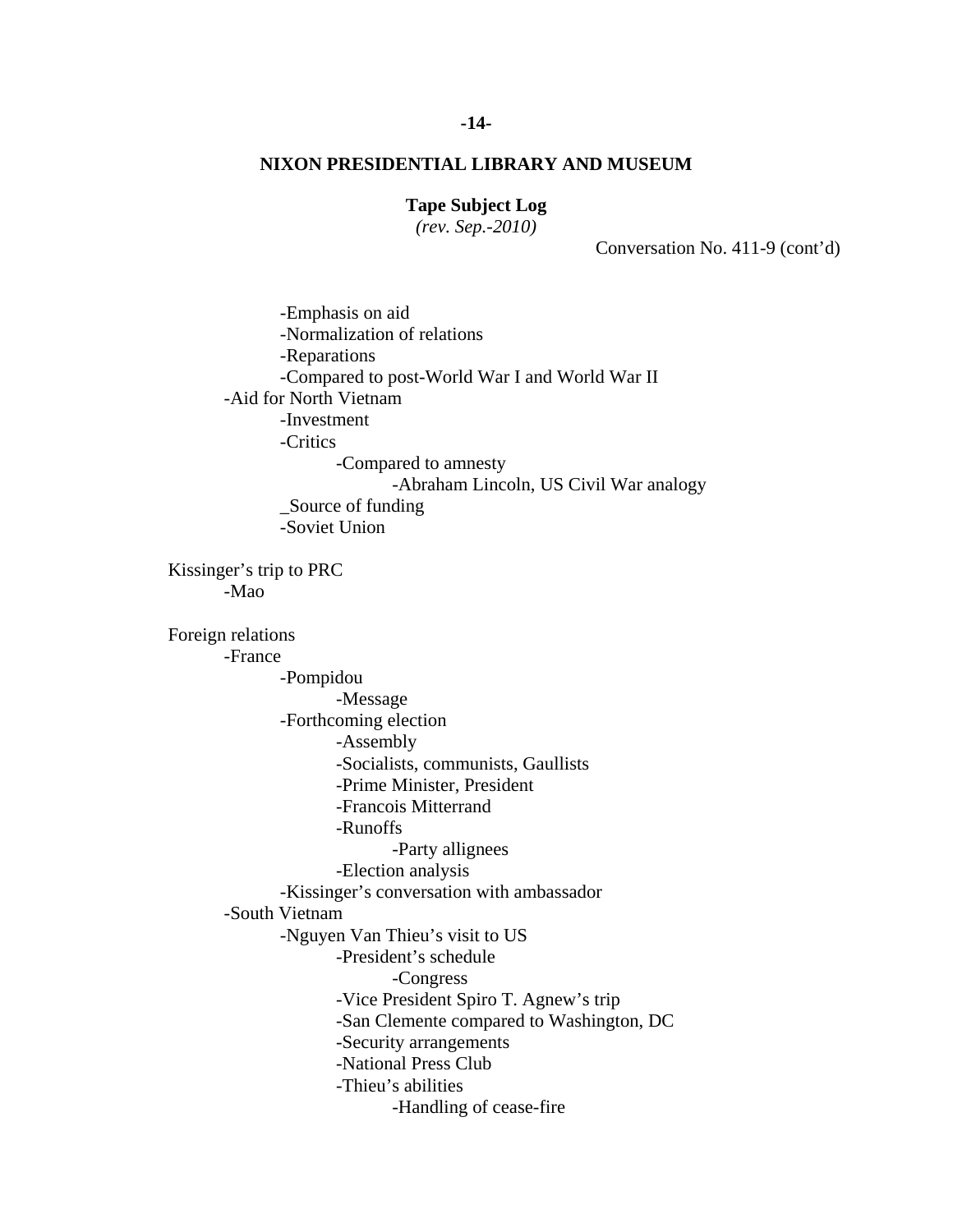## **Tape Subject Log**

*(rev. Sep.-2010)*

Conversation No. 411-9 (cont'd)

-Pham Van Dong -Potential visit -POWs -Laos, Cambodia -POWs -Cease-fire -Guerilla Camps -Brutality of Vietnamese as a people -Compared to Laotians -Souvanna Vietnam settlement -North Vietnam -Kissinger's visit [?] -Soviet Union, PRC -Editorial -Aid -POWs -Cease-fire -Negotiations on South Vietnam -President's policy -Opponents -Thieu, Coalition government in South Vietnam -[Arnold] Eric Sevareid -Congress members -US war dead -Honor -Troop withdrawal -Cambodia -*Washington Post* -US bombing during World War II -Germany -Japan -Civilian deaths

Opposition to Vietnam War

-*Washington Post*, Chester R. Huntley, David Brinkley, Sevareid -World War II stance against Germany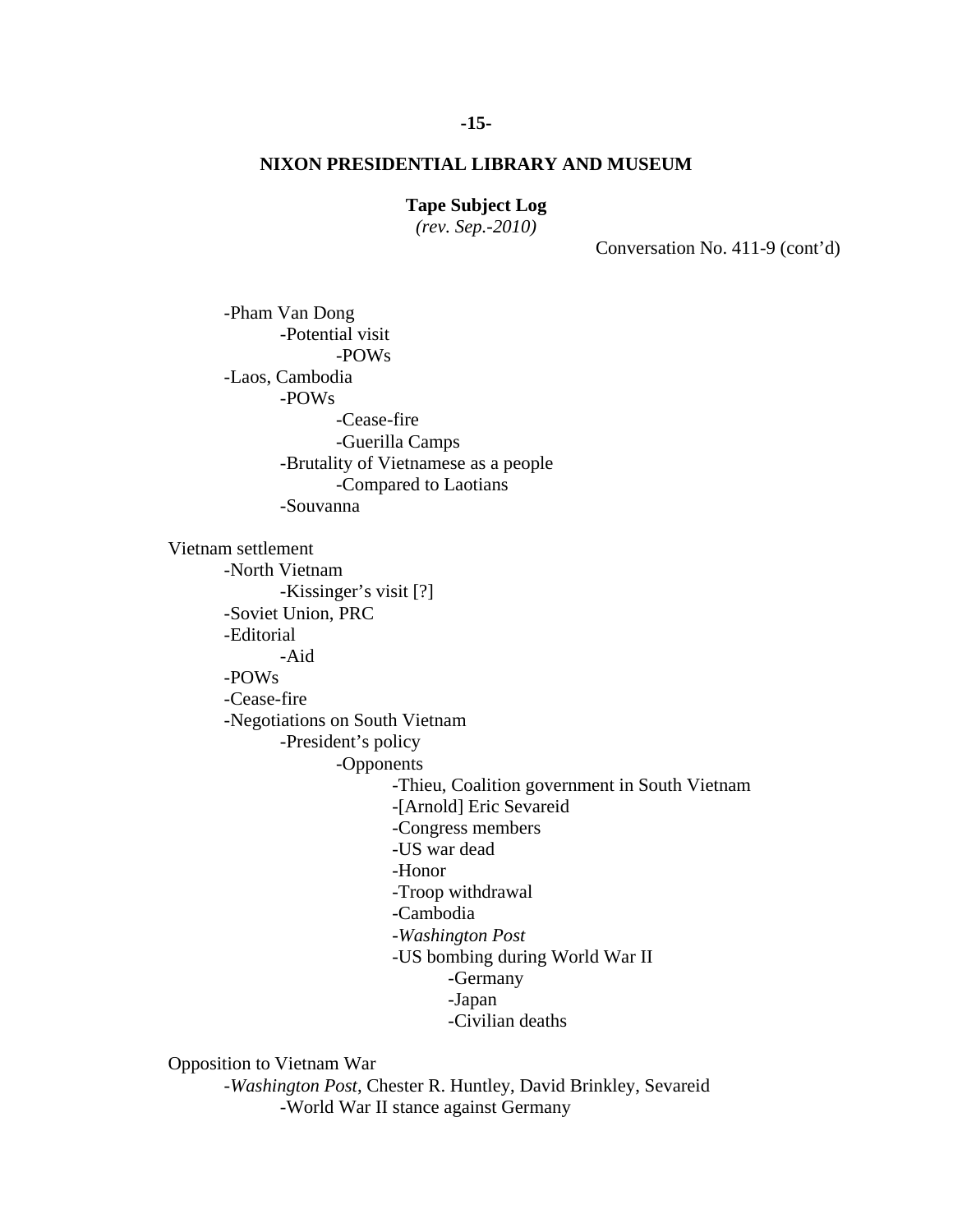#### **-16-**

# **NIXON PRESIDENTIAL LIBRARY AND MUSEUM**

#### **Tape Subject Log**

*(rev. Sep.-2010)*

Conversation No. 411-9 (cont'd)

-Compared to support for North Vietnam -Failure of settlement

-POWs

-Adm. Thomas H. Moorer

An unknown person entered at an unknown time after 4:15 pm.

Malfunctioning Dictaphone machine -Electric current

The unknown person left at an unknown time before 6:10 pm.

Foreign relations -Negotiations with PRC -Korea -United Nations [UN] -Commission on Unification -Australia -Australia -Poll -Softness -Allies -France, Great Britain -William P. Rogers -Briefing -PRC -Vietnam Hubert H. Humphrey -McGovern

-Edmund S. Muskie -Thomas E. Dewey -Election loss -Statesman -Herbert C. Hoover -Humanitarian -Harry S. Truman -Lyndon B. Johnson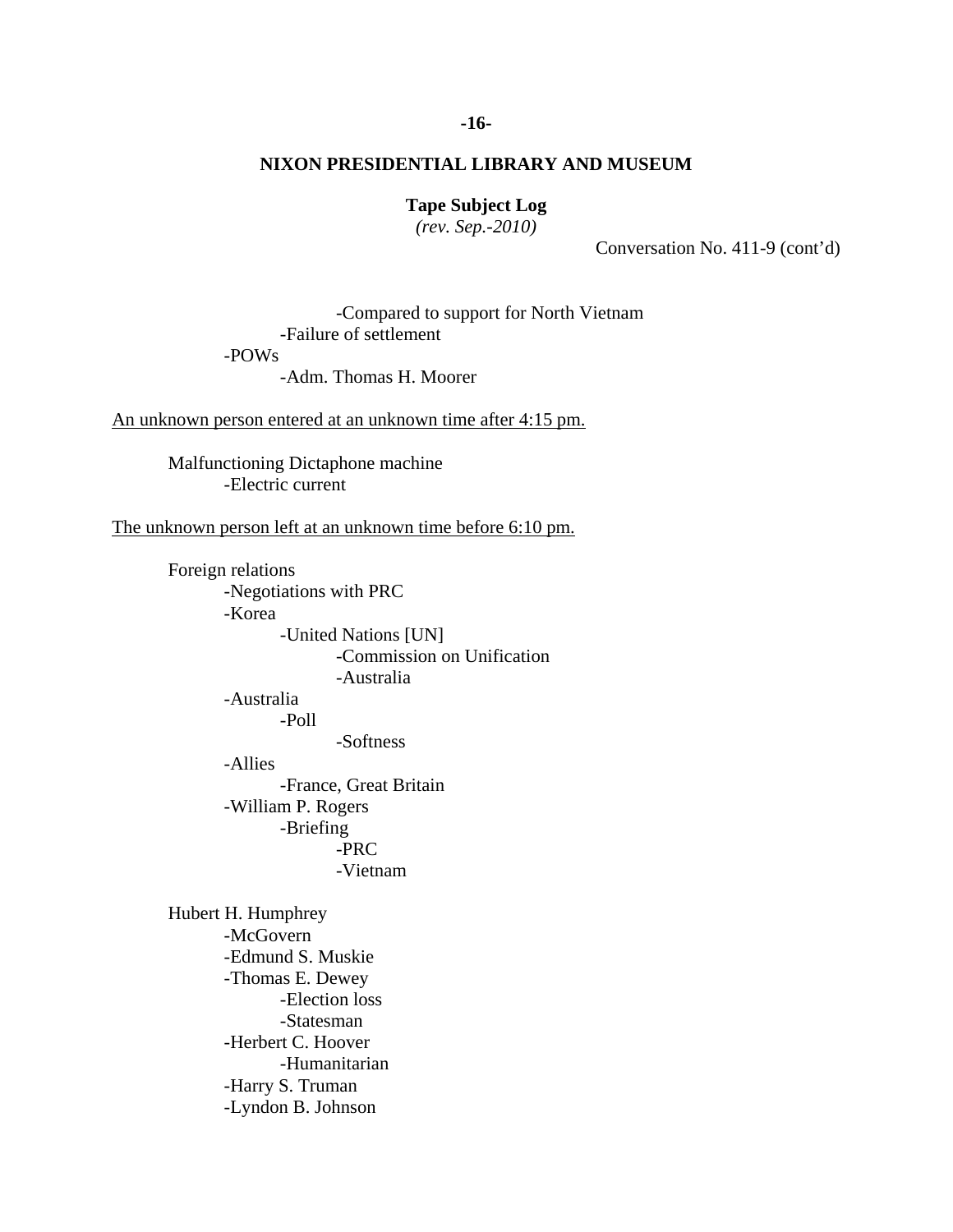# **Tape Subject Log**

*(rev. Sep.-2010)*

Conversation No. 411-9 (cont'd)

Congressional relations -Vietnam settlement -Negotiations -President's meeting with bipartisan Congressional leaders -National reconciliation -Amnesty -POWs -Public attitudes -Opponents to President's Vietnam policies -John F. Kennedy's policies -Troop withdrawals -Republicans

US-Soviet Union relations -Briefing for President -Soviet strategic program

\*\*\*\*\*\*\*\*\*\*\*\*\*\*\*\*\*\*\*\*\*\*\*\*\*\*\*\*\*\*\*\*\*\*\*\*\*\*\*\*\*\*\*\*\*\*\*\*\*\*\*\*\*\*\*\*\*\*\*\*\*\*\*\*\*\*\*\*\*\*\*\*\*\*\*\*\*\*

BEGIN WITHDRAWN ITEM NO. 6 [National security] [Duration: 12 s]

#### END WITHDRAWN ITEM NO. 6

\*\*\*\*\*\*\*\*\*\*\*\*\*\*\*\*\*\*\*\*\*\*\*\*\*\*\*\*\*\*\*\*\*\*\*\*\*\*\*\*\*\*\*\*\*\*\*\*\*\*\*\*\*\*\*\*\*\*\*\*\*\*\*\*\*\*\*\*\*\*\*\*\*\*\*\*\*\*

-Rogers -Anatoliy F. Dobrynin

US-PRC relations -Chou's statement -Toast -PRC's attitude toward President's leadership -Translations -Film of visit by PRC's ping pong team -Portrayal of US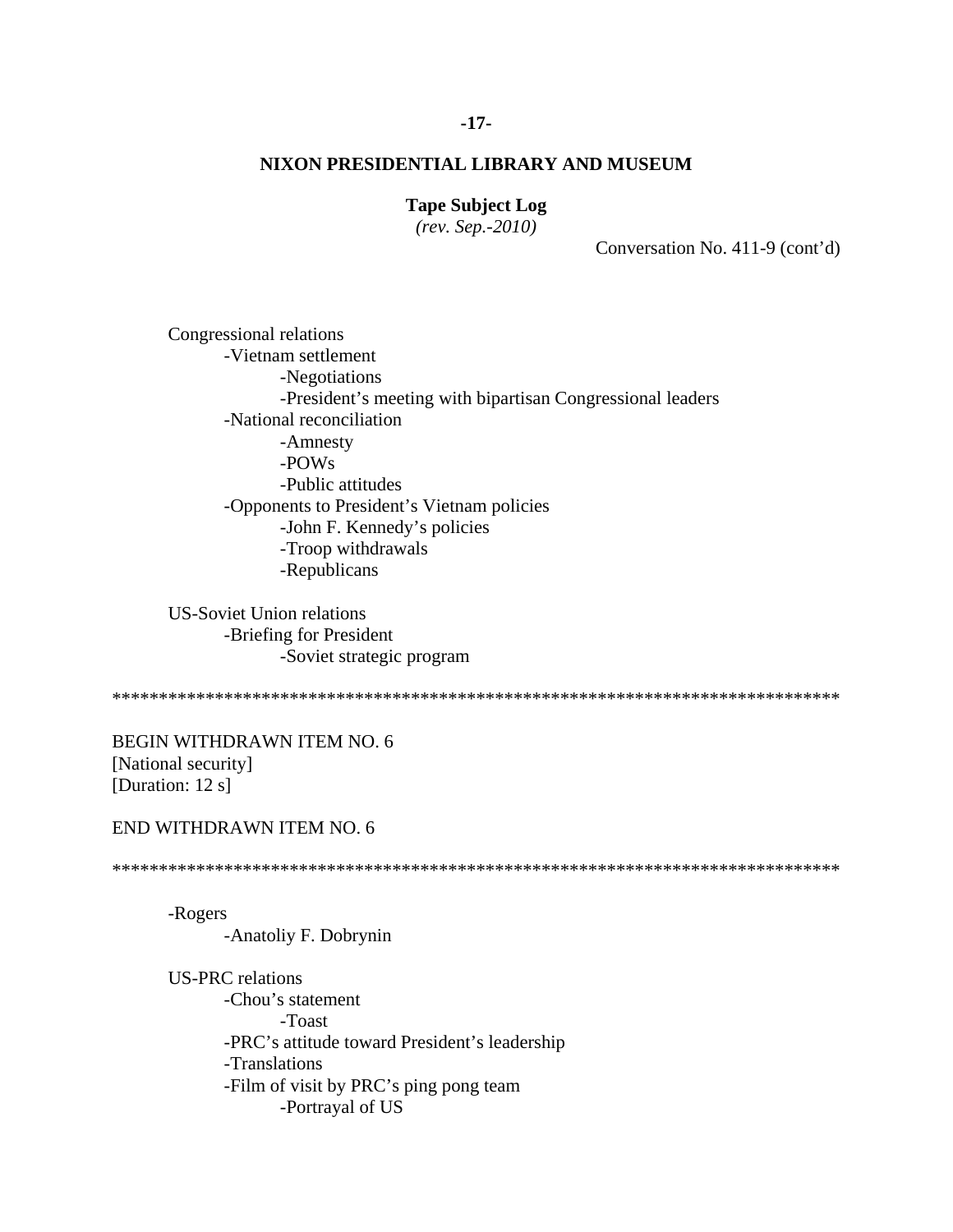# **Tape Subject Log**

*(rev. Sep.-2010)*

Conversation No. 411-9 (cont'd)

#### -President's meeting with team members

-Taiwan

-Transport troops -Vietnam -Liaison office [?] -Trade, cultural exchange -South Vietnam -Federation -Chiang Kai-Shek -Possible visit by President and family -Soviet Union

US-Japan relations -Kissinger's meetings with Japanese

-Kakuei Tanaka, Masayoshi Ohira -Tanaka's political future -North Vietnam -Laos -Diplomatic recognition

US-Europe relations -Howard K. Smith -Soviet Union, PRC -News summary -Focus to Lyndon B. Johnson, John F. Kennedy -Japan -PRC -Charter -National Security Council [NSC] -European leaders' skill -Chou -Radicalism -World leaders US-Japan relations

-Nationalism -PRC -US ambassador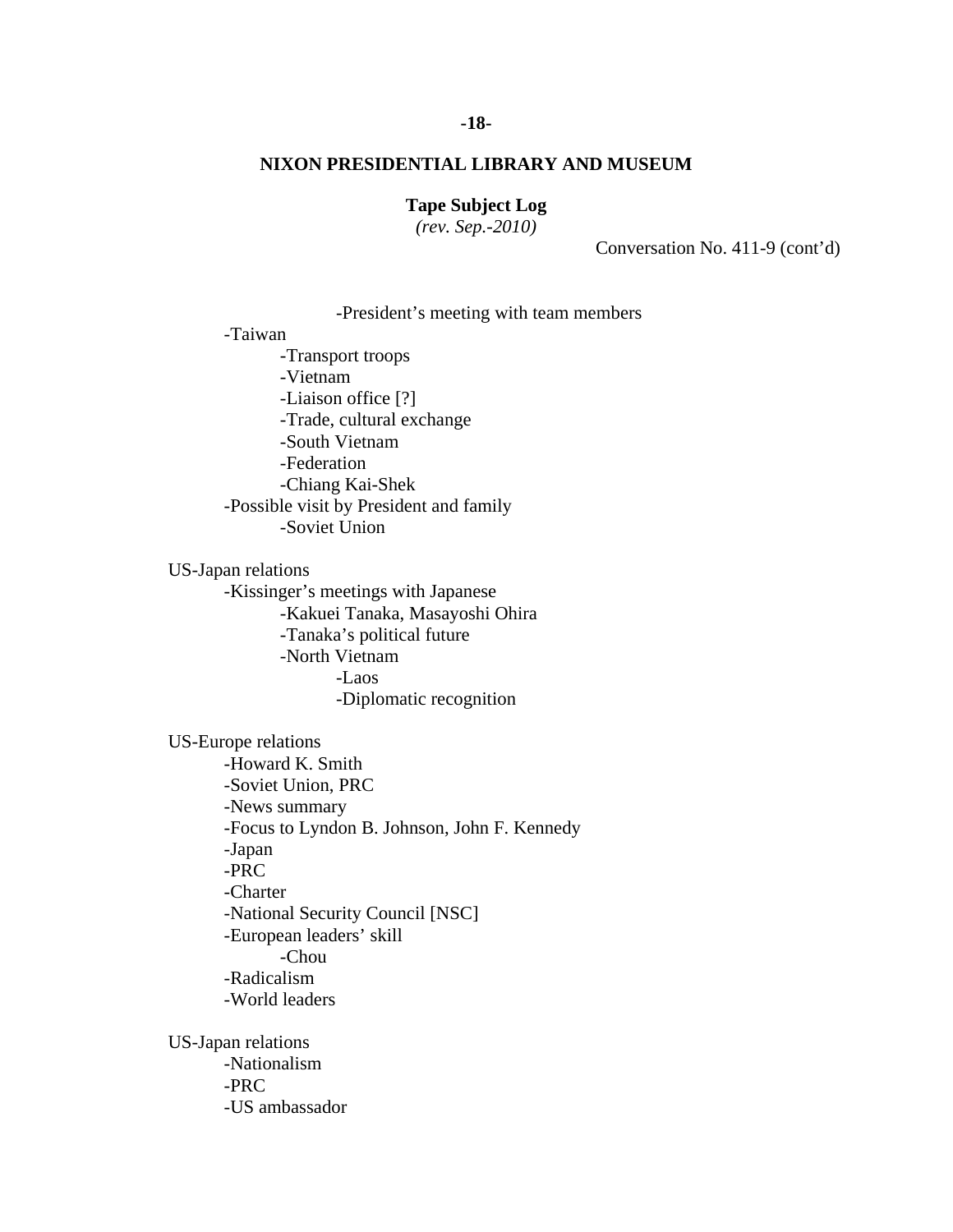# **Tape Subject Log**

*(rev. Sep.-2010)*

Conversation No. 411-9 (cont'd)

Personnel -Moorer -Alexander M. Haig, Jr. -Gen. Creighton W. Abrams, Jr. -Division Commander -Gen. William C. Westmoreland -Haig -Army Chief of Staff -Moorer

Instructions for Kissinger to call Rogers -Testimony -Lunch -State Department

Kissinger left at 6:10 pm.

Conversation No. 411-21

Date: February 20, 1973 Time: Unknown after 6:10 pm Location: Executive Office Building

An unknown woman met with an unknown man.

Inquiry after a person [?]

Farewell [?]

The unknown woman and man left at an unknown time after 6:10 pm.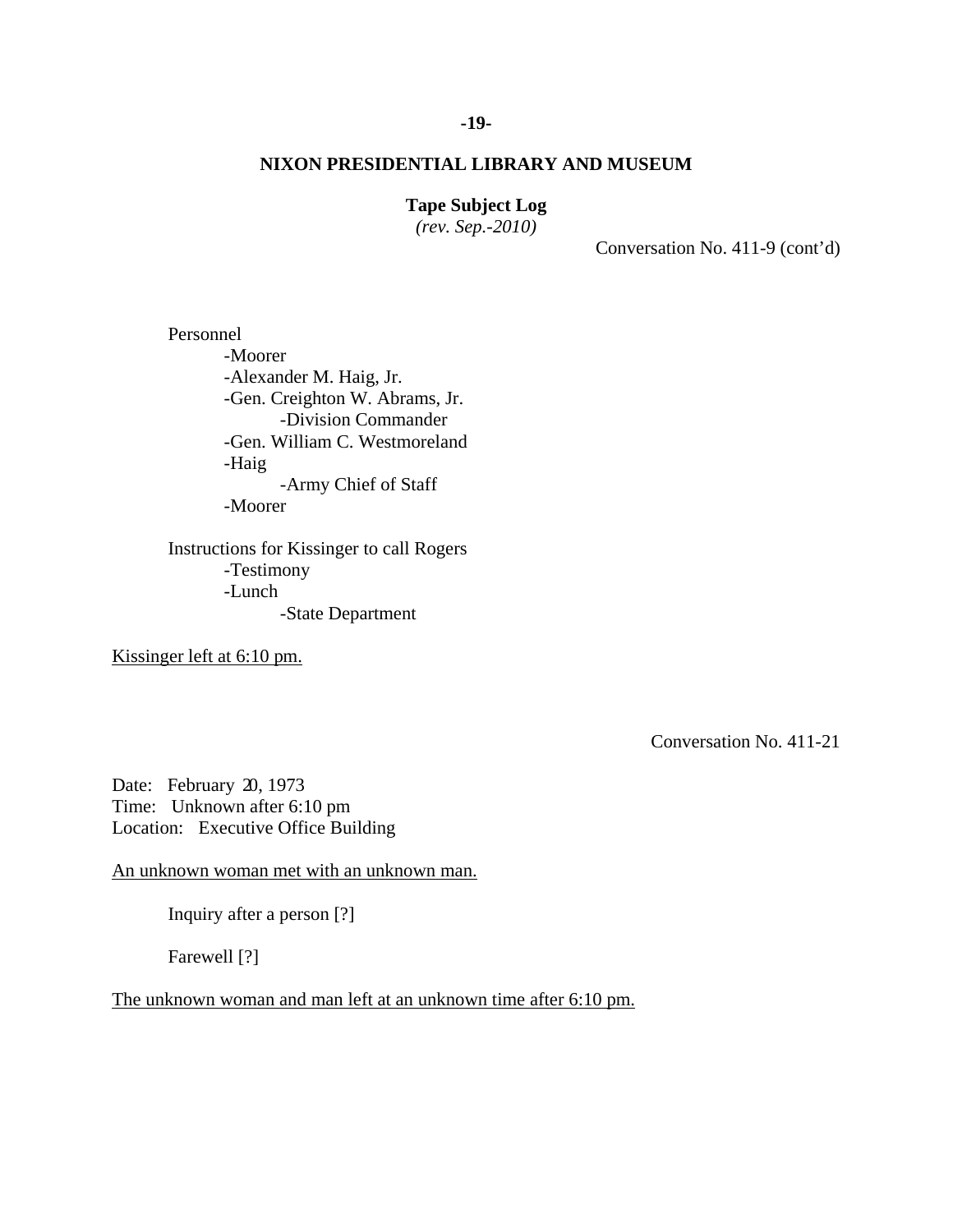#### **-20-**

# **NIXON PRESIDENTIAL LIBRARY AND MUSEUM**

## **Tape Subject Log**

*(rev. Sep.-2010)*

Conversation No. 411-10

Date: February 22, 1973 Time: Unknown between 1:12 pm and 1:22 pm Location: Executive Office Building

The President met with Manolo Sanchez.

\*\*\*\*\*\*\*\*\*\*\*\*\*\*\*\*\*\*\*\*\*\*\*\*\*\*\*\*\*\*\*\*\*\*\*\*\*\*\*\*\*\*\*\*\*\*\*\*\*\*\*\*\*\*\*\*\*\*\*\*\*\*\*\*\*\*\*\*\*\*

[Begin segment reviewed under deed of gift]

Food

[End segment reviewed under deed of gift]

\*\*\*\*\*\*\*\*\*\*\*\*\*\*\*\*\*\*\*\*\*\*\*\*\*\*\*\*\*\*\*\*\*\*\*\*\*\*\*\*\*\*\*\*\*\*\*\*\*\*\*\*\*\*\*\*\*\*\*\*\*\*\*\*\*\*\*\*\*\*

Sanchez left at an unknown time before 2:22 pm.

Conversation No. 411-11

Date: February 22, 1973 Time: Unknown between 1:22 pm and 2:22 pm Location: Executive Office Building

The President met with Manolo Sanchez.

\*\*\*\*\*\*\*\*\*\*\*\*\*\*\*\*\*\*\*\*\*\*\*\*\*\*\*\*\*\*\*\*\*\*\*\*\*\*\*\*\*\*\*\*\*\*\*\*\*\*\*\*\*\*\*\*\*\*\*\*\*\*\*\*\*\*\*\*\*\*

[Begin segment reviewed under deed of gift]

Salmon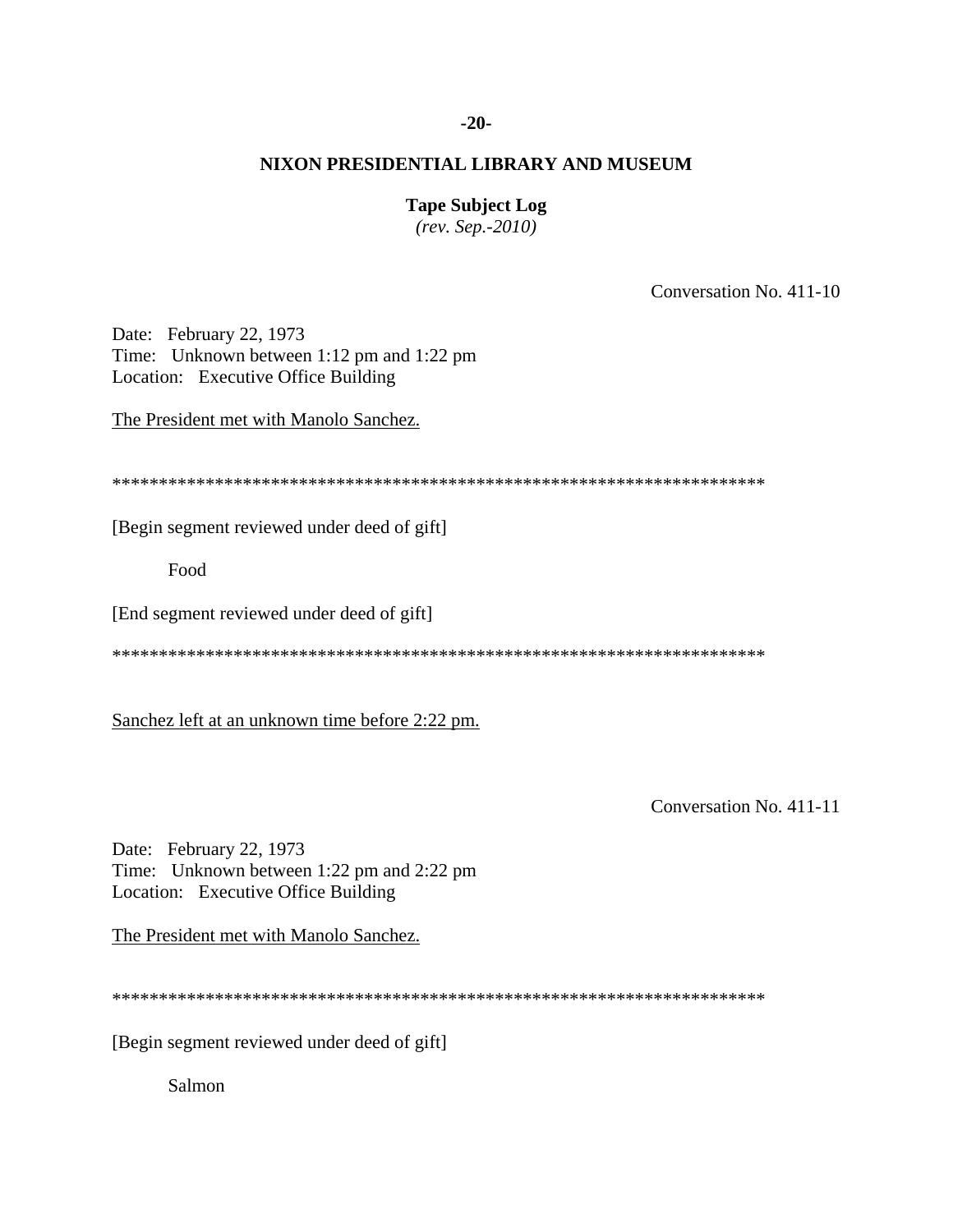#### **-21-**

# **NIXON PRESIDENTIAL LIBRARY AND MUSEUM**

# **Tape Subject Log**

*(rev. Aug.-2010)*

Conversation No. 411-11 (cont'd)

President's schedule

[End segment reviewed under deed of gift]

\*\*\*\*\*\*\*\*\*\*\*\*\*\*\*\*\*\*\*\*\*\*\*\*\*\*\*\*\*\*\*\*\*\*\*\*\*\*\*\*\*\*\*\*\*\*\*\*\*\*\*\*\*\*\*\*\*\*\*\*\*\*\*\*\*\*\*\*\*\*

Sanchez left at an unknown time before 2:22 pm.

Conversation No. 411-12

Date: February 22, 1973 Time: Unknown between 1:15 pm and 2:22 pm Location: Executive Office Building

The President talked with the White House operator.

[See Conversation No. 43-166]

Conversation No. 411-13

Date: February 22, 1973 Time: 2:22 pm - 2:24 pm Location: Executive Office Building

The President talked with Julie Nixon Eisenhower.

[See Conversation No. 43-167]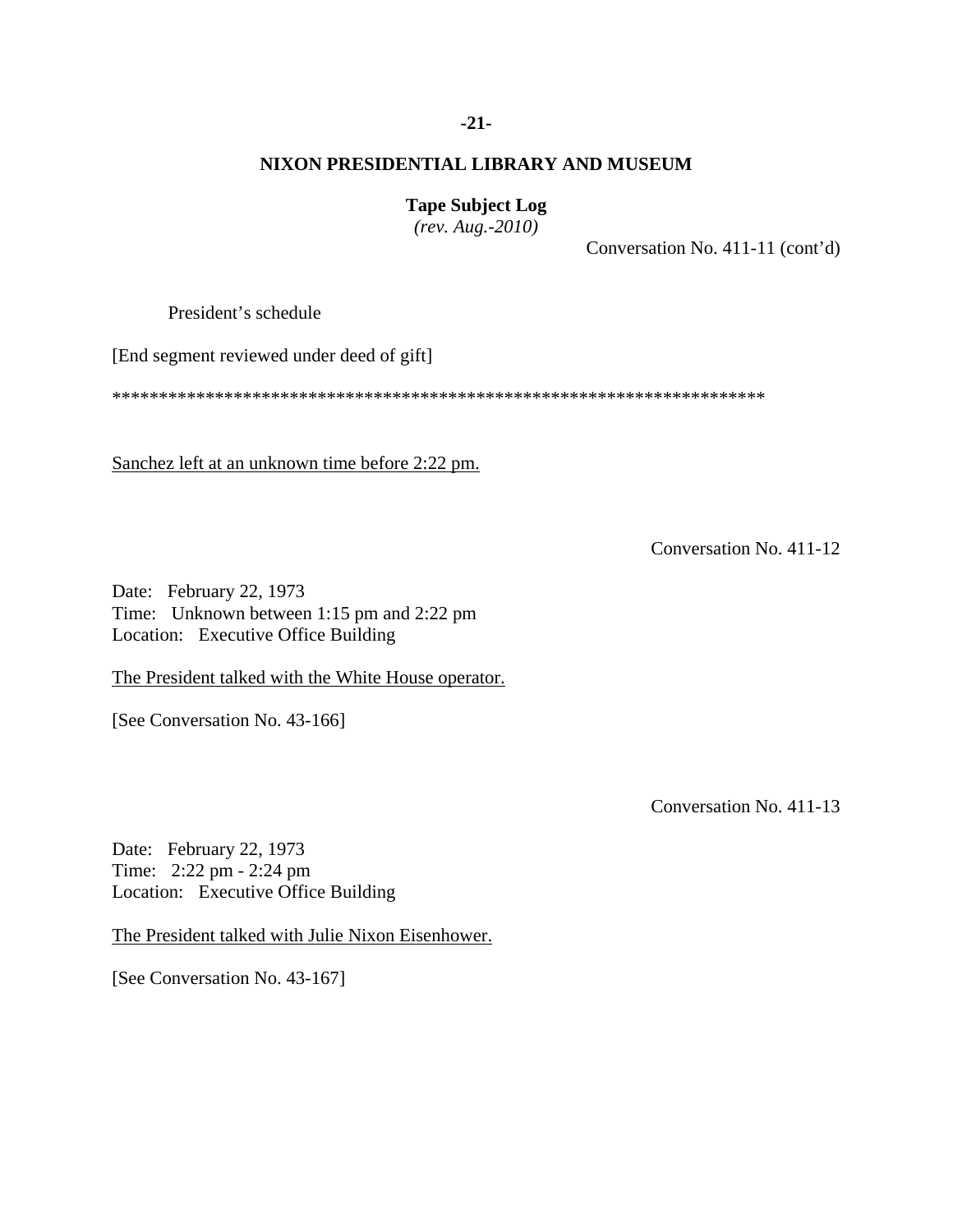#### **-22-**

# **NIXON PRESIDENTIAL LIBRARY AND MUSEUM**

#### **Tape Subject Log**

*(rev. Sep.-2010)*

Conversation No. 411-14

Date: February 22, 1973 Time: 2:24 pm Location: Executive Office Building

The President talked with the White House operator.

[See Conversation No. 43-168]

Conversation No. 411-15

Date: February 22, 1973 Time: 2:25 pm - 2:26 pm Location: Executive Office Building

The President talked with Thomas Hart.

[See Conversation No. 43-169]

Conversation No. 411-16

Date: February 22, 173 Time: Unknown between 2:26 pm and 2:35 pm Location: Executive Office Building

The President talked with H. R. ("Bob") Haldeman.

President's schedule -Forthcoming meeting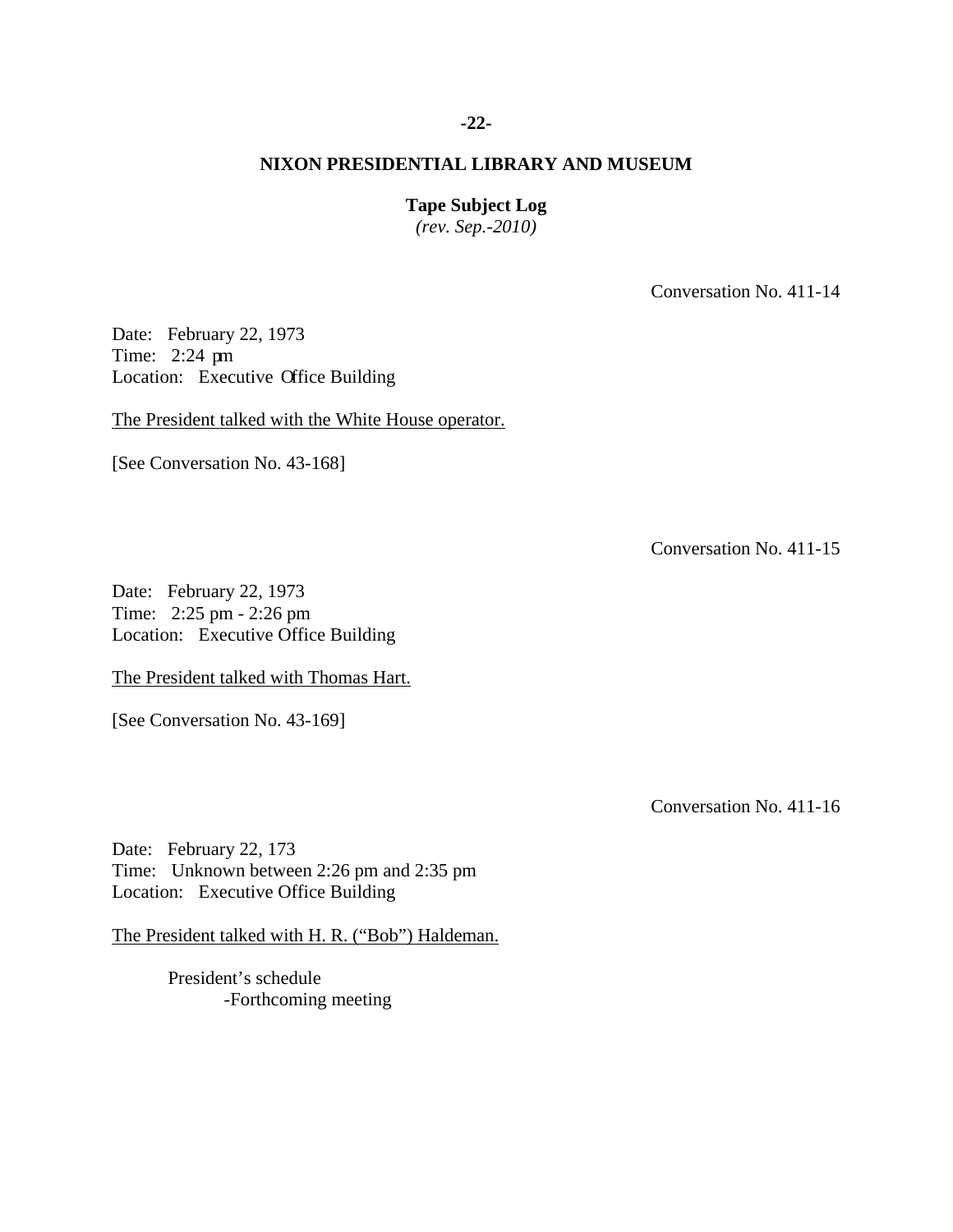#### **-23-**

#### **NIXON PRESIDENTIAL LIBRARY AND MUSEUM**

#### **Tape Subject Log**

*(rev. Sep.-2010)*

Conversation No. 411-17

Date: February 22, 1973 Time: Unknown between 2:26 pm and 2:35 pm Location: Executive Office Building

The President talked with the White House operator.

[See Conversation No. 43-170]

Conversation No. 411-18

Date: February 22, 1973 Time: 2:35 pm - 4:04 pm Location: Executive Office Building

The President met with H. R. ("Bob") Haldeman.

\*\*\*\*\*\*\*\*\*\*\*\*\*\*\*\*\*\*\*\*\*\*\*\*\*\*\*\*\*\*\*\*\*\*\*\*\*\*\*\*\*\*\*\*\*\*\*\*\*\*\*\*\*\*\*\*\*\*\*\*\*\*\*\*\*\*\*\*\*\*

[Begin segment reviewed under deed of gift]

Weather

-Washington, California

[End segment reviewed under deed of gift]

\*\*\*\*\*\*\*\*\*\*\*\*\*\*\*\*\*\*\*\*\*\*\*\*\*\*\*\*\*\*\*\*\*\*\*\*\*\*\*\*\*\*\*\*\*\*\*\*\*\*\*\*\*\*\*\*\*\*\*\*\*\*\*\*\*\*\*\*\*\*

White House social affairs -Sammy Davis, Jr. -Evening at the White House -Astronauts -Irving Berlin tribute -Lawrence Welk -1973 inauguration -Les Brown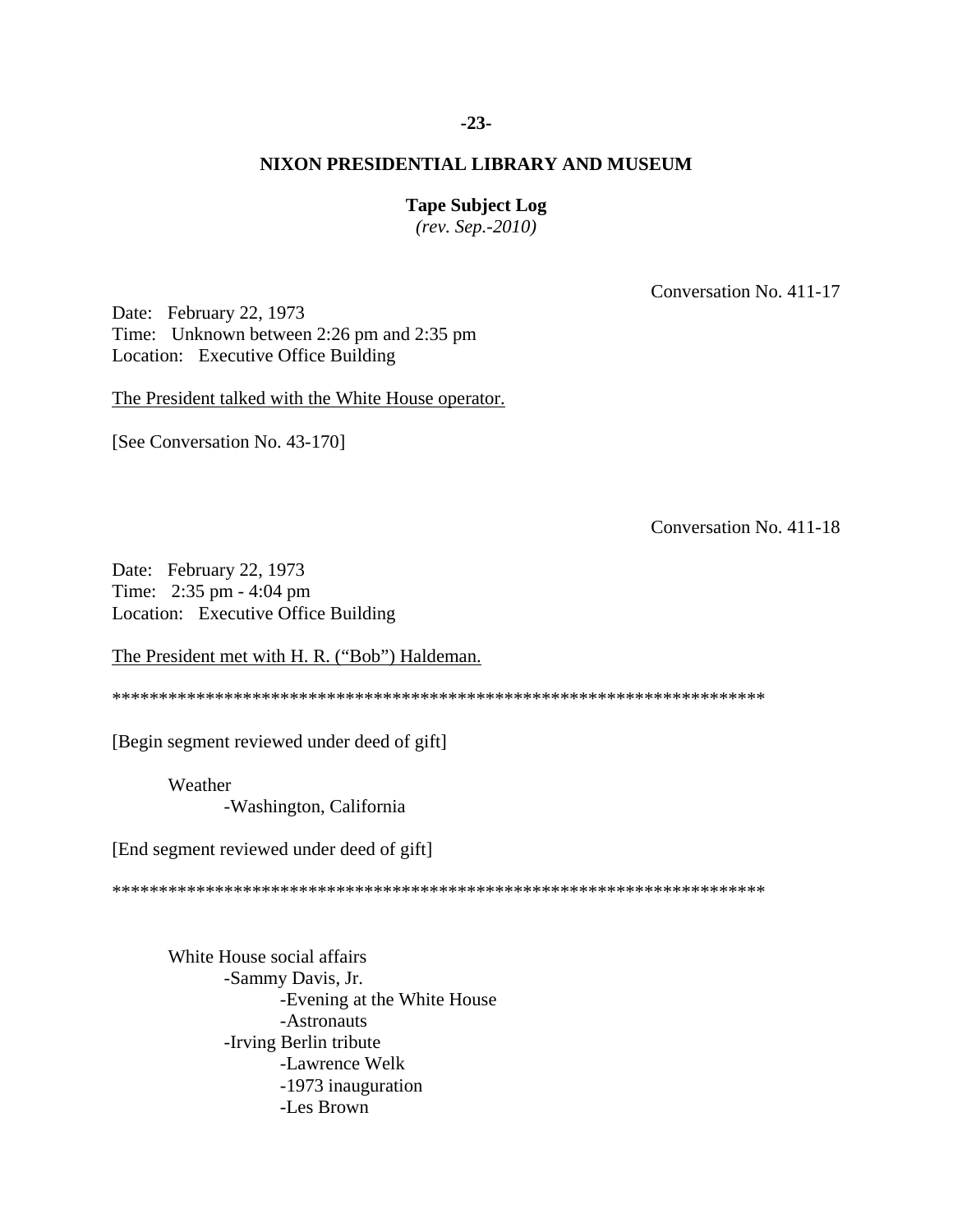#### **Tape Subject Log**

*(rev. Sep.-2010)*

Conversation No. 411-18 (cont'd)

-Orchestra -Ethel Merman -Ray Bolger -Stephen B. Bull -William H. Carruthers -Evening at the White House -Church services -Events for contributors -Attendance by Administration staff

#### Watergate

-John W. Dean, III activities -Charles W. Colson's staff -Internal Revenue Service [IRS] -George D. Webster -Howard H. Baker, Jr. -Senate investigation -Minority Counsel -Fred D. Thompson -William E. Timmons -Baker -Proposed action -Meeting with the President -Dean, John D. Ehrlichman -Work with Dean, Wallace H. Johnson -[Samuel Dash] -Georgetown University -Connection with Edward M. ("Ted") Kennedy -Dean -Ehrlichman

The President talked with Carl B. Albert between 2:45 pm and 2:47 pm.

[Conversation No. 411-18A]

[See Conversation No. 43-219]

[End of telephone conversation]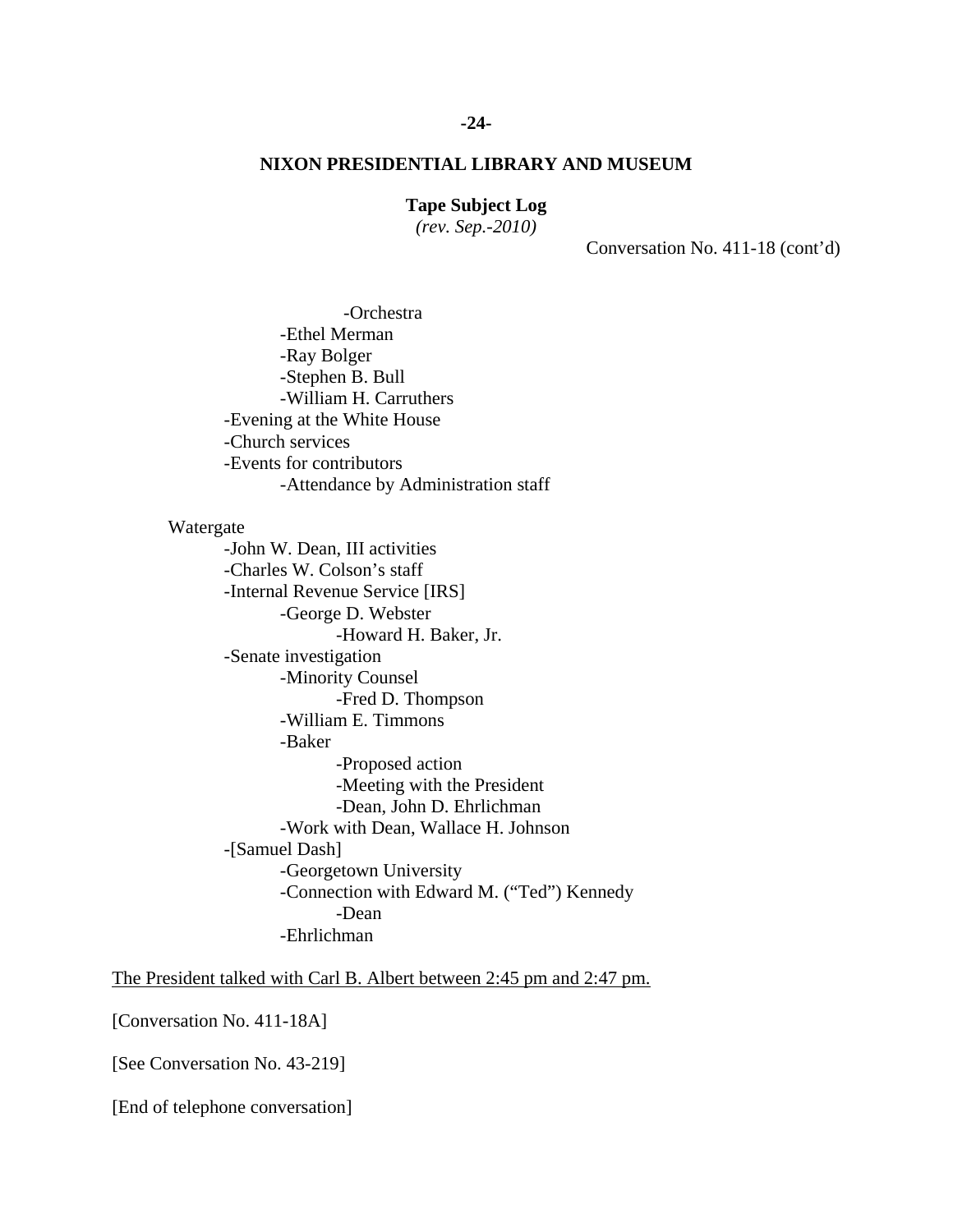# **-25-**

#### **NIXON PRESIDENTIAL LIBRARY AND MUSEUM**

# **Tape Subject Log**

*(rev. Sep.-2010)*

Conversation No. 411-18 (cont'd)

Watergate -Baker -White House staff contact -Forthcoming meeting with President -President's schedule

Haldeman talked with the White House operator at an unknown time between 2:47 pm and 3:00 pm.

[Conversation No. 411-18B]

Requested Timmons be called

[End of telephone conversation]

Maurice H. Stans's hearing

Haldeman talked with Timmons at an unknown time between 2:47 pm and 3:00 pm.

[Conversation No. 411-18C]

President's meeting with Baker

[End of telephone conversation]

Stans's hearing -Timing -Compared to L[ouis] Patrick Gray, III

#### Watergate

-Jeb Stuart Magruder -Dean -White House position -Bicentennial Commission -Vulnerability -Hugh W. Sloan, Jr. -John N. Mitchell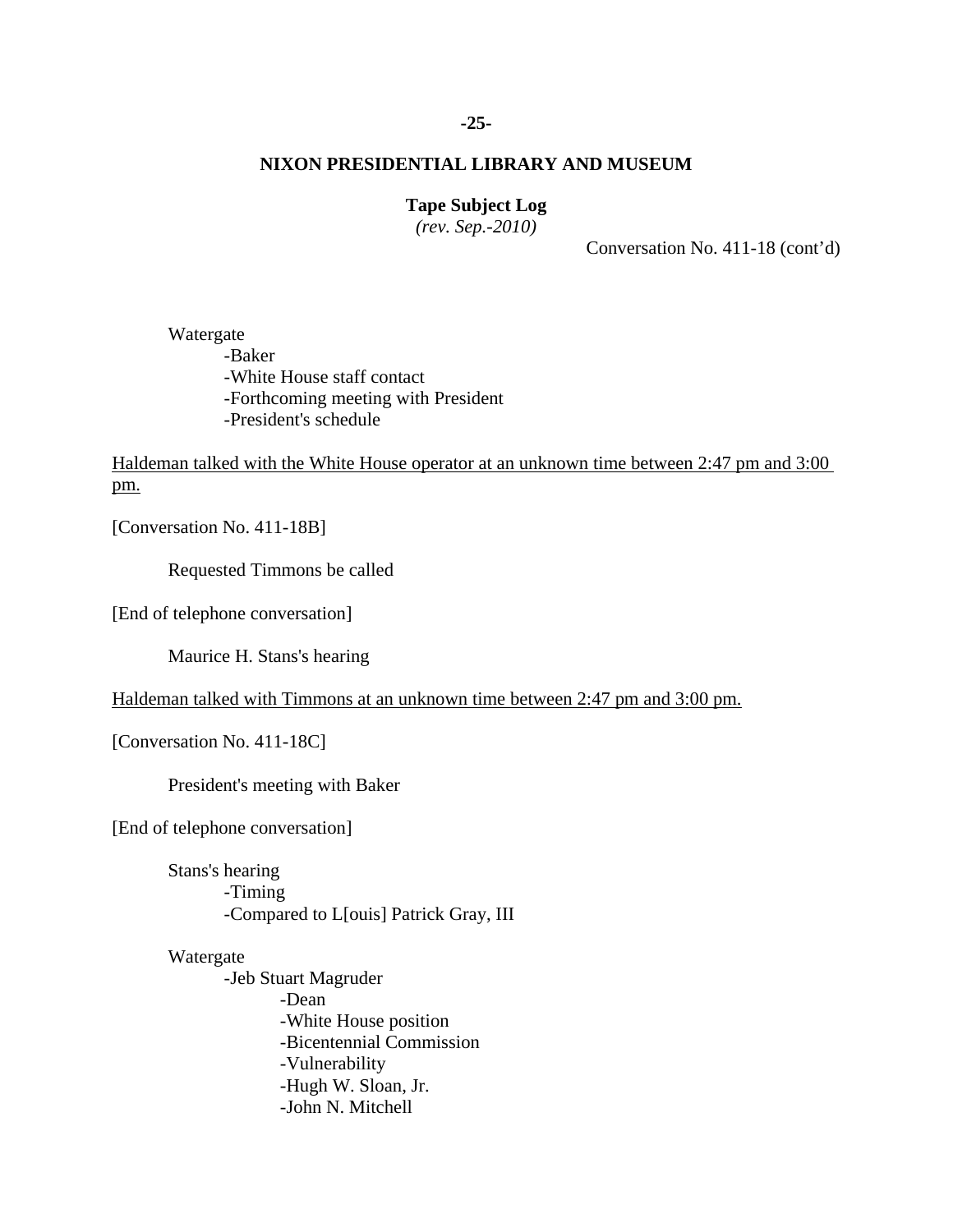# **Tape Subject Log**

*(rev. Sep.-2010)*

Conversation No. 411-18 (cont'd)

-Perjury -Patrick J. Buchanan -Kenneth W. Clawson -Ronald L. Ziegler -White House spokesman during hearings -Richard G. Kleindienst -Mitchell - Henry Peterson -Length of stay as Attorney General [AG] -Justice Department -John B. Connally -Meeting with President -Dean -Ehrlichman -Baker -Buchanan -DeVan L. Shumway -Richard A. Moore -Ervin Committee -Television [TV] coverage -Viewer interest

Henry A. Kissinger entered at 3:00 pm.

Vice President Spiro T. Agnew -Congressional leaders meeting -Attendance -Meeting with Kissinger -Briefing

#### Laos

-North Vietnam's action after cease-fire -Seizure of town -Souvanna Phouma -Bombing -US reaction -Civilian population -Cease-fire violation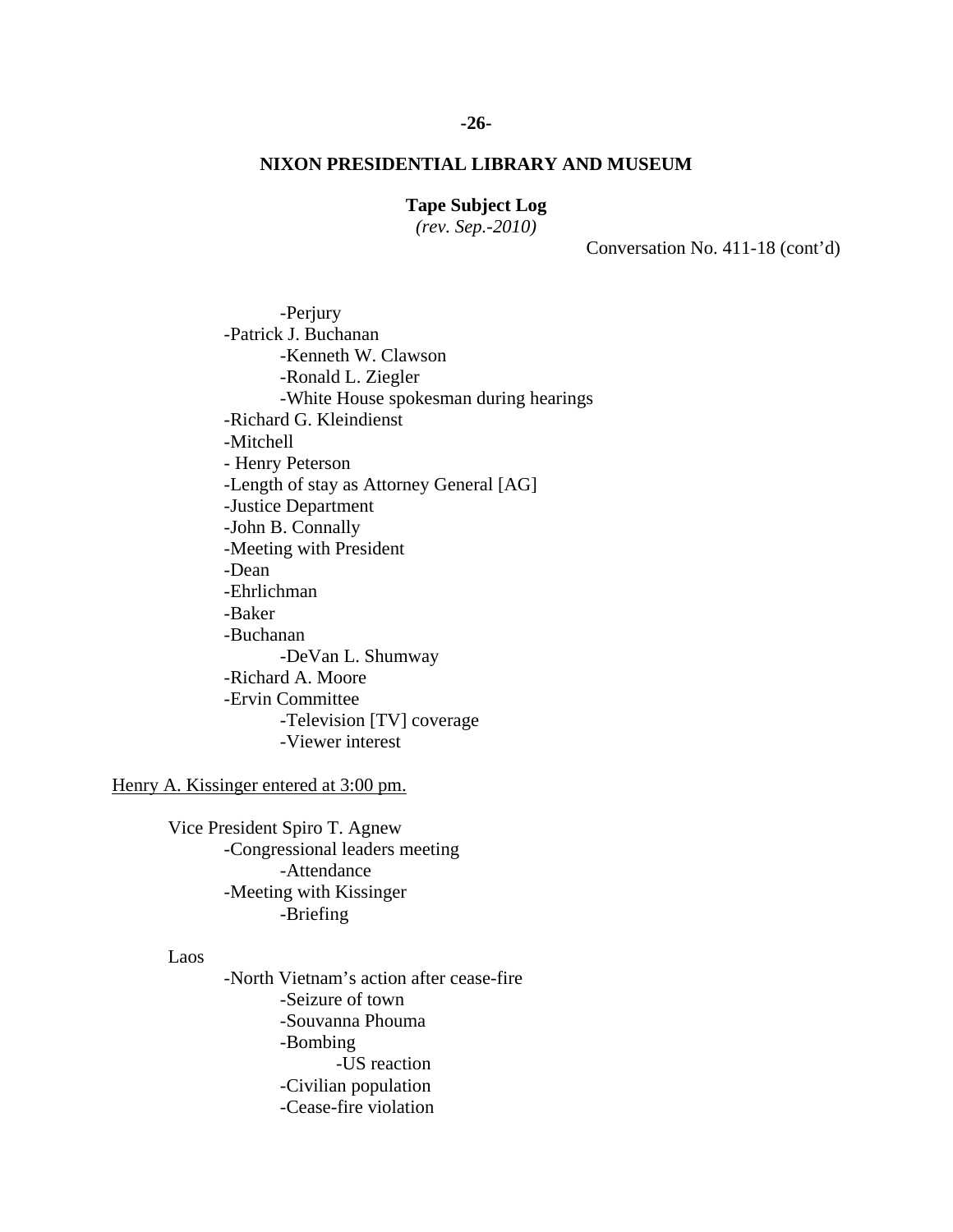# **-27-**

#### **NIXON PRESIDENTIAL LIBRARY AND MUSEUM**

# **Tape Subject Log**

*(rev. Sep.-2010)*

Conversation No. 411-18 (cont'd)

#### -Plantation

#### Press relations

-Kissinger's meeting with Joseph W. Alsop

-Vietnam settlement

-People's Republic of China [PRC]

-[Unintelligible name]

-Meg Green field

-Column

-Liberals

-Aid

-Sources

-Telephone call by Alsop to Ziegler

-Book [?]

-*Washington Post*

-Reactions to President's policies

-Soviet Union

-PRC [?]

-Vietnam settlement

-Soviet Union

-Meeting with Leonid I. Brezhnev

#### Agnew

-Congressional leaders meeting -Hugh Scott, Michael J. ("Mike") Mansfield -Questions, anecdotes -President's experience as Vice President -Trips -Superficiality -Kissinger's telephone call -Jerry Persons, Sherman Adams

US-PRC relations

-Eugene Ormandy announcement -Ormandy's press conference -Scott -Pittsburgh -Leslie T. ("Bob") Hope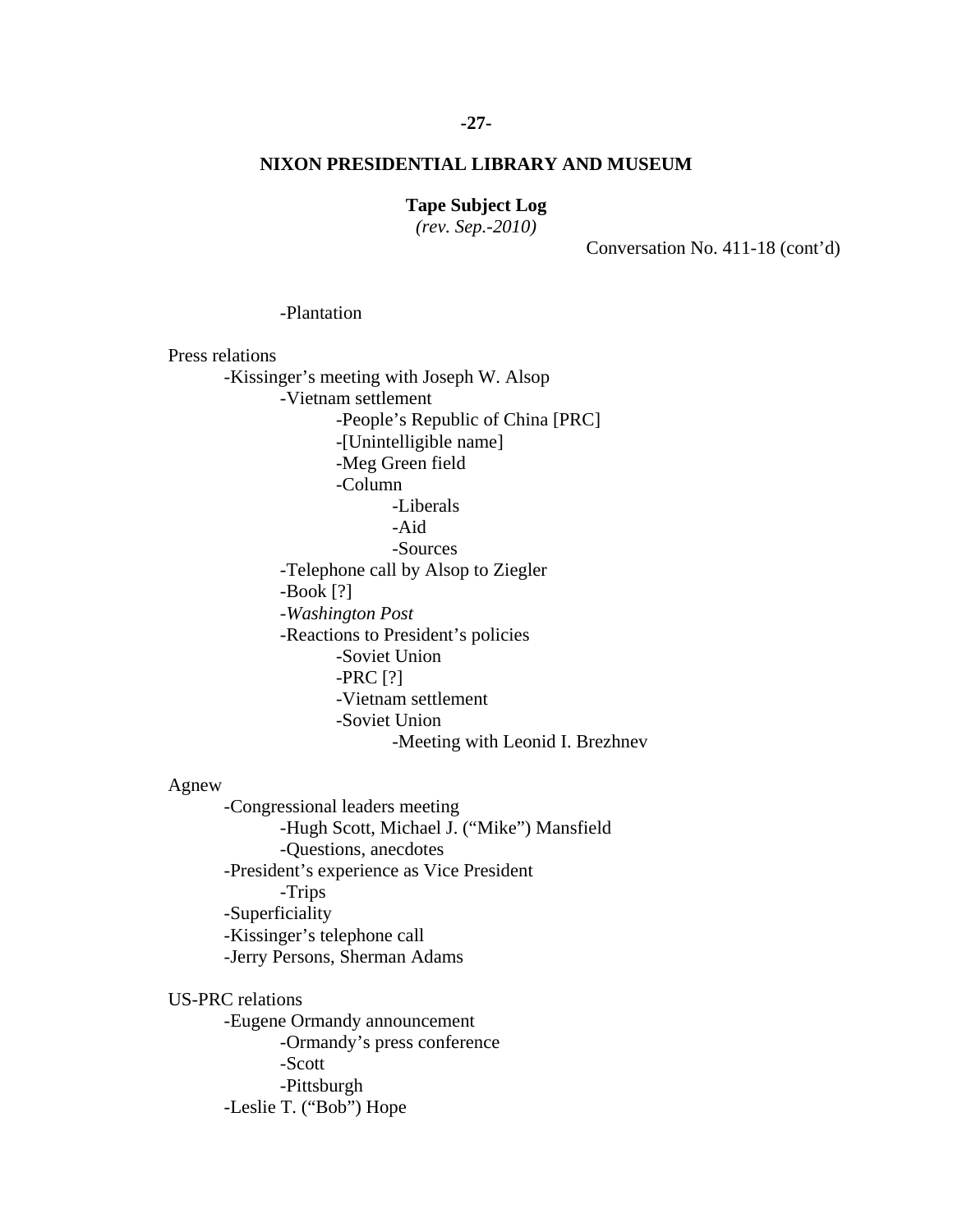#### **-28-**

#### **NIXON PRESIDENTIAL LIBRARY AND MUSEUM**

# **Tape Subject Log**

*(rev. Sep.-2010)*

Conversation No. 411-18 (cont'd)

-Ice shoe

Agnew

-Briefing regarding Kissinger's trip -Compared to President's vice presidency -John Foster Dulles -National Security Council [NSC] meeting -Cabinet meeting

Air strikes -Laos and Cambodia -Order

Kissinger left at 3:15 pm.

Watergate [?] -Kleindienst

The President talked with the White House operator at 3:16 pm.

[See Conversation No. 43-173]

[Conversation No. 411-18D]

[End of telephone conversation]

Watergate -Ervin Committee Hearings -Donald H. Segretti -Investigation

The President talked with Bull between 3:16 pm and 3:17 pm.

[Conversation No. 411-18E]

[See Conversation No. 43-174]

[End of telephone conversation]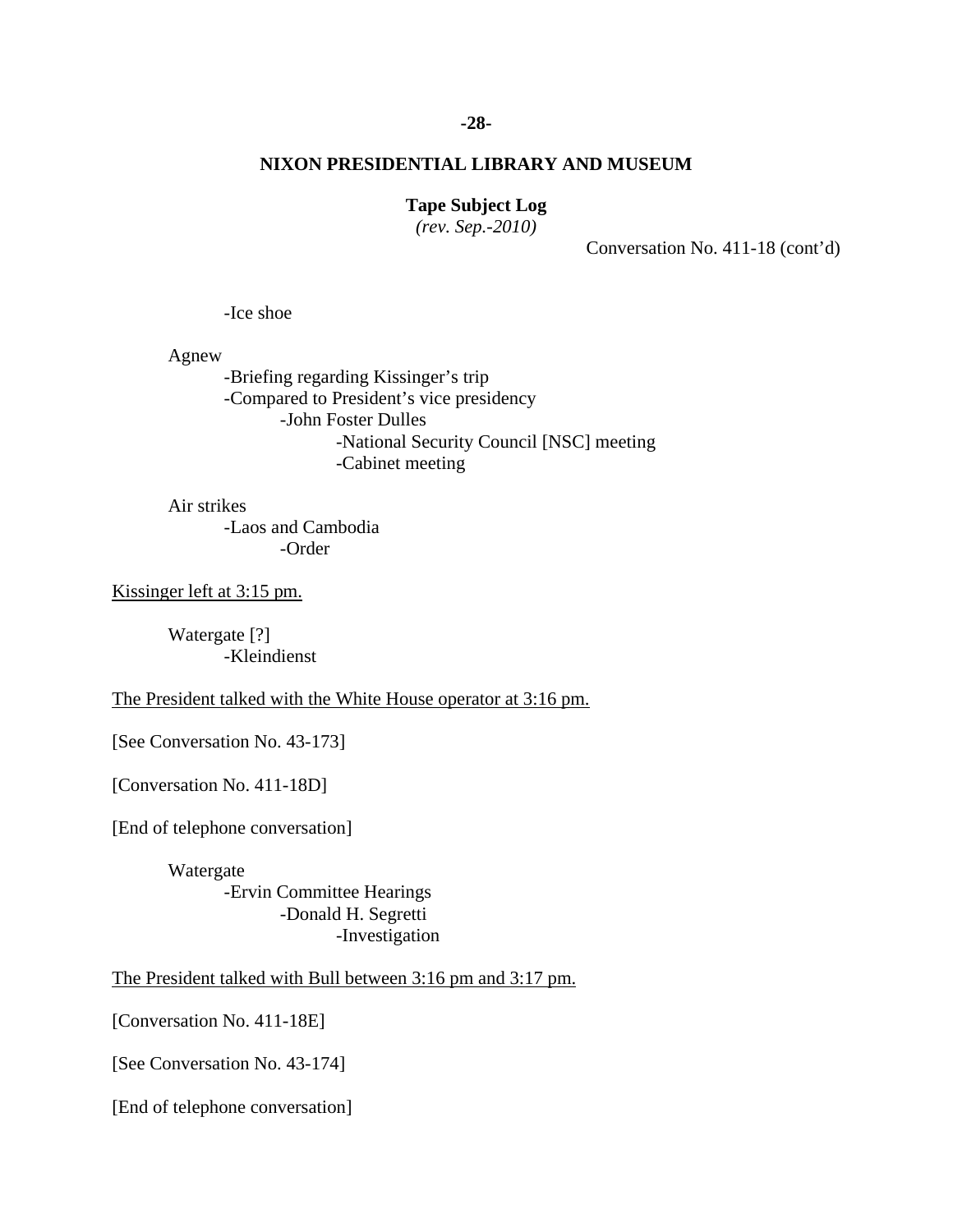## **Tape Subject Log**

*(rev. Sep.-2010)*

Conversation No. 411-18 (cont'd)

President's schedule -EOB -Ehrlichman -Camp David -George P. Shultz -President's dinner preference

Watergate

-Ervin Committee Hearings -Duration -Report date

President's schedule -Richard M. Helms -Meeting -Executive privilege statement -Timing of release -Press conference

Congressional relations -Republican leaders -George H. W. Bush -Robert H. Michel -Robert C. ("Bob") Wilson -Clarence J. ("Bud") Brown

#### **Politics**

-Leftover campaign money -States -Bush's plan -Congress -New Majority initiative -Staff expenses -Districts -Senate campaign committee -Scott -William E. Brock, III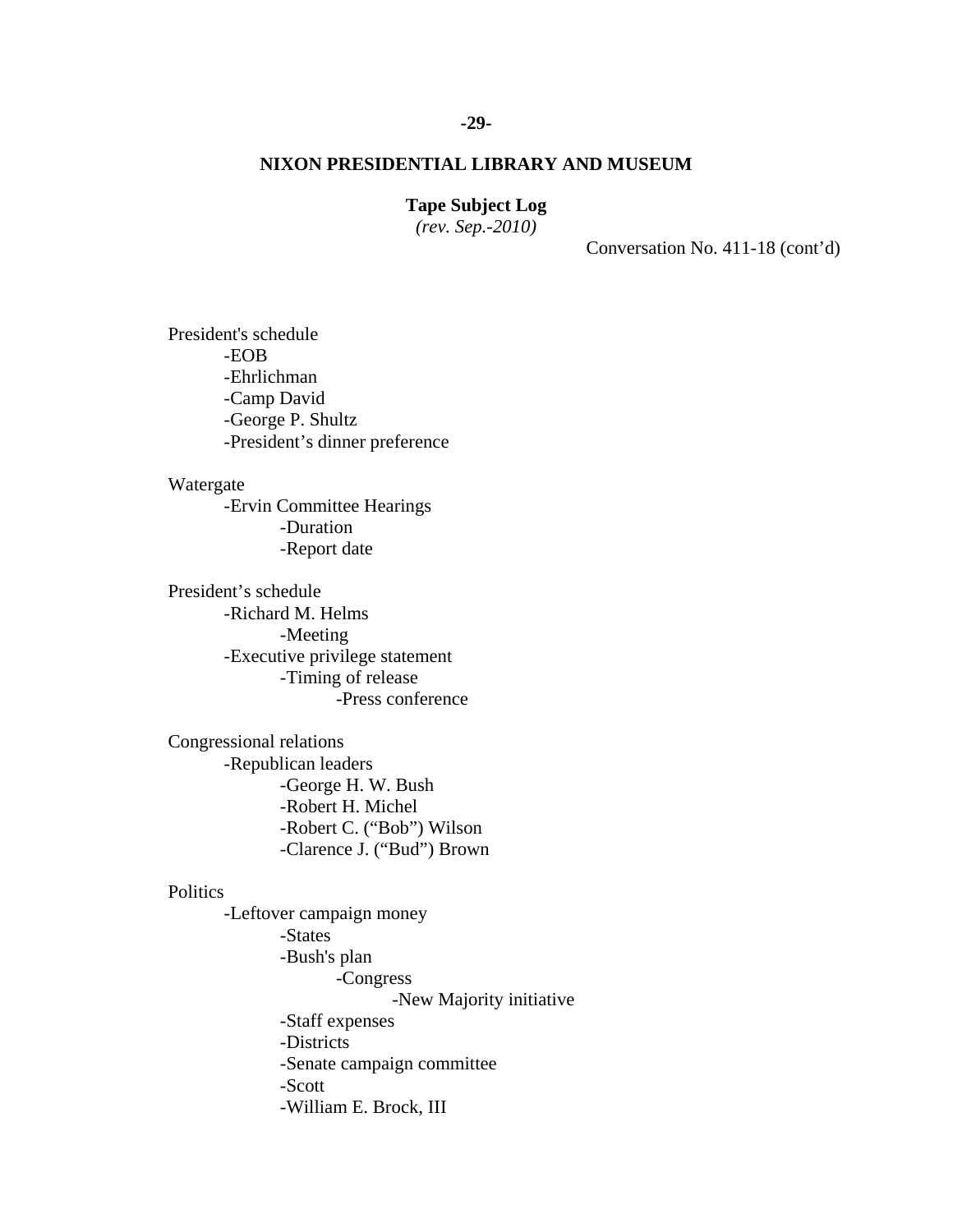## **Tape Subject Log**

*(rev. Sep.-2010)*

Conversation No. 411-18 (cont'd)

-Incumbents -Governors

Personnel appointments -Defense Department -Congressional liaison -Elliot L. Richardson -John O. ("Jack") Marsh, JR. -Democratic "hawks" -Timmons

Watergate

-Appearance of witnesses -Executive privilege -Dean -Baker

-Minority counsel -Dash -Thompson -Dean -Wallace H. Johnson -Mitchell

Haldeman talked with the White House operator at an unknown time between 3:17 pm and 4:04 pm.

[Conversation No. 411-18F]

Call to Timmons

Haldeman talked with Timmons at an unknown time between 3:17 pm and 4:04 pm.

Thompson

[End of telephone conversation]

Timmons -Webster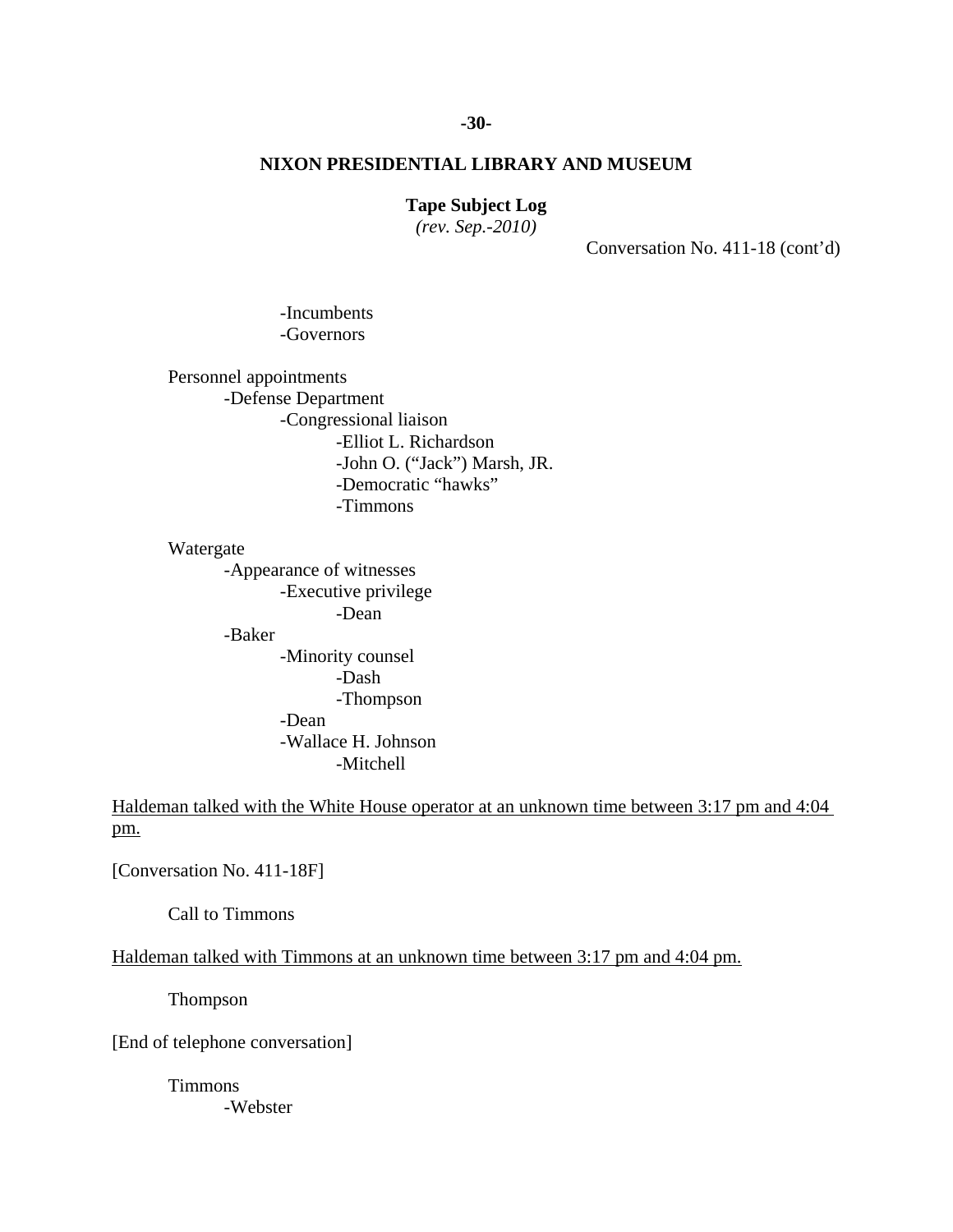#### **-31-**

# **NIXON PRESIDENTIAL LIBRARY AND MUSEUM**

## **Tape Subject Log**

*(rev. Sep.-2010)*

Conversation No. 411-18 (cont'd)

-Thompson -Baker

Haldeman talked with the White House operator at an unknown time between 3:17 pm and 4:04 pm.

[Conversation No. 411-18G]

Call to Dean

Haldeman talked with Dean at an unknown time between 3:17 pm and 4:04 pm.

Background paper on Watergate -Timmons -Baker

[End of telephone conversation]

**Politics** 

-Bush

-Districts to receive Nixon campaign money -Brock

Personnel appointments -Robert H. Finch -Patricia R. Hitt -ACTION -Future candidacy in California -State Department position -Presentation of President's foreign policy accomplishments

-PRC announcement

-Ehrlichman -Robert J. Hitt -Anne Armstrong's position as Counselor to President -Rose Mary Woods

Watergate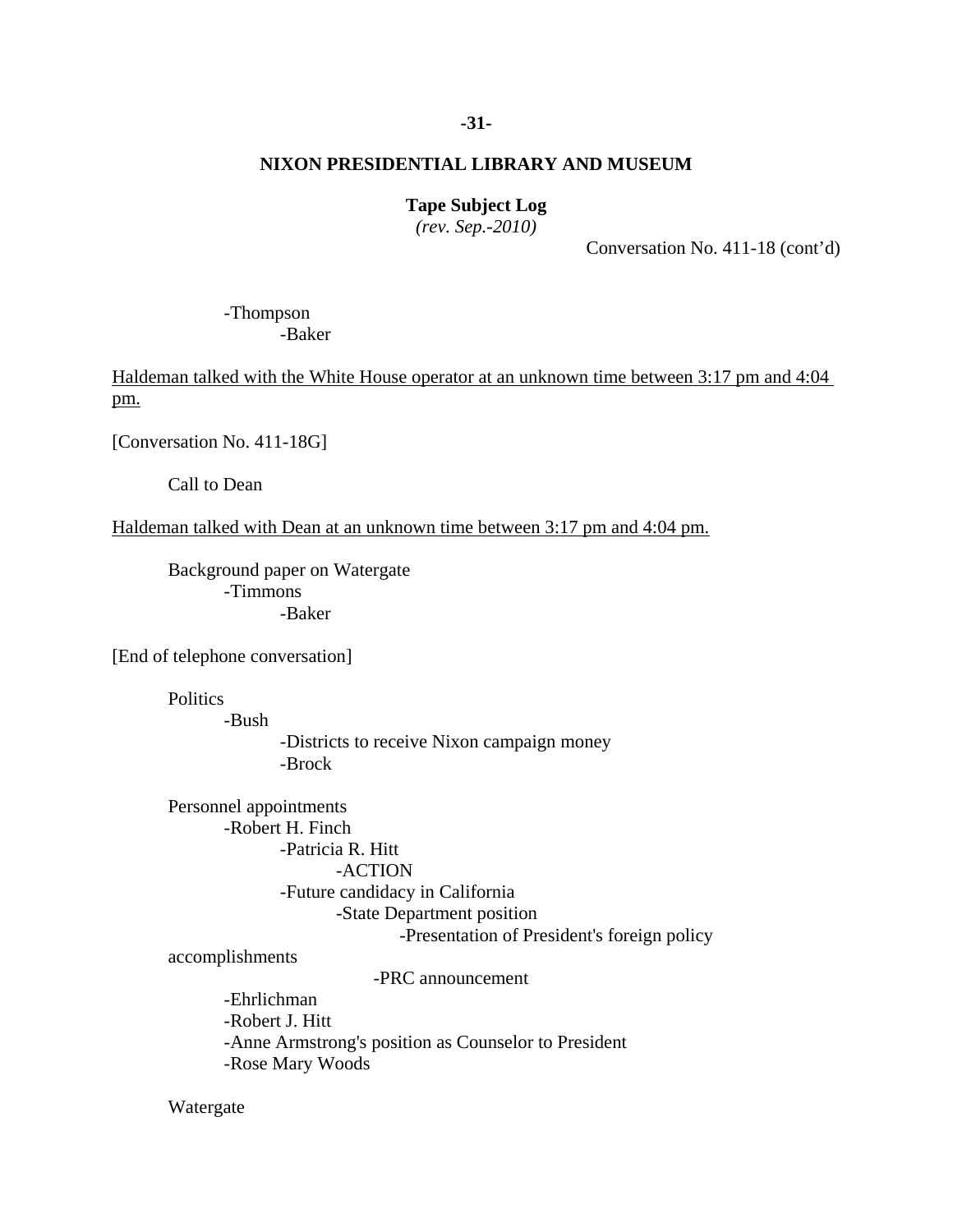#### **Tape Subject Log**

*(rev. Sep.-2010)*

Conversation No. 411-18 (cont'd)

-Ervin Committee Hearing -Timing -Mitchell

Personnel appointments -Richardson -Congressional liaison -"Hawks"

Agnew -Invitation to event -Conceit

\*\*\*\*\*\*\*\*\*\*\*\*\*\*\*\*\*\*\*\*\*\*\*\*\*\*\*\*\*\*\*\*\*\*\*\*\*\*\*\*\*\*\*\*\*\*\*\*\*\*\*\*\*\*\*\*\*\*\*\*\*\*\*\*\*\*\*\*\*\*

[Begin segment reviewed under deed of gift]

Connally -Colson

[End segment reviewed under deed of gift]

\*\*\*\*\*\*\*\*\*\*\*\*\*\*\*\*\*\*\*\*\*\*\*\*\*\*\*\*\*\*\*\*\*\*\*\*\*\*\*\*\*\*\*\*\*\*\*\*\*\*\*\*\*\*\*\*\*\*\*\*\*\*\*\*\*\*\*\*\*\*

President's schedule -Press conference

Public relations -Speech by President -Ehrlichman -Atlantic City -Philadelphia -New York -Convention hall -Previous American Medical Association [AMA] experience -Crowd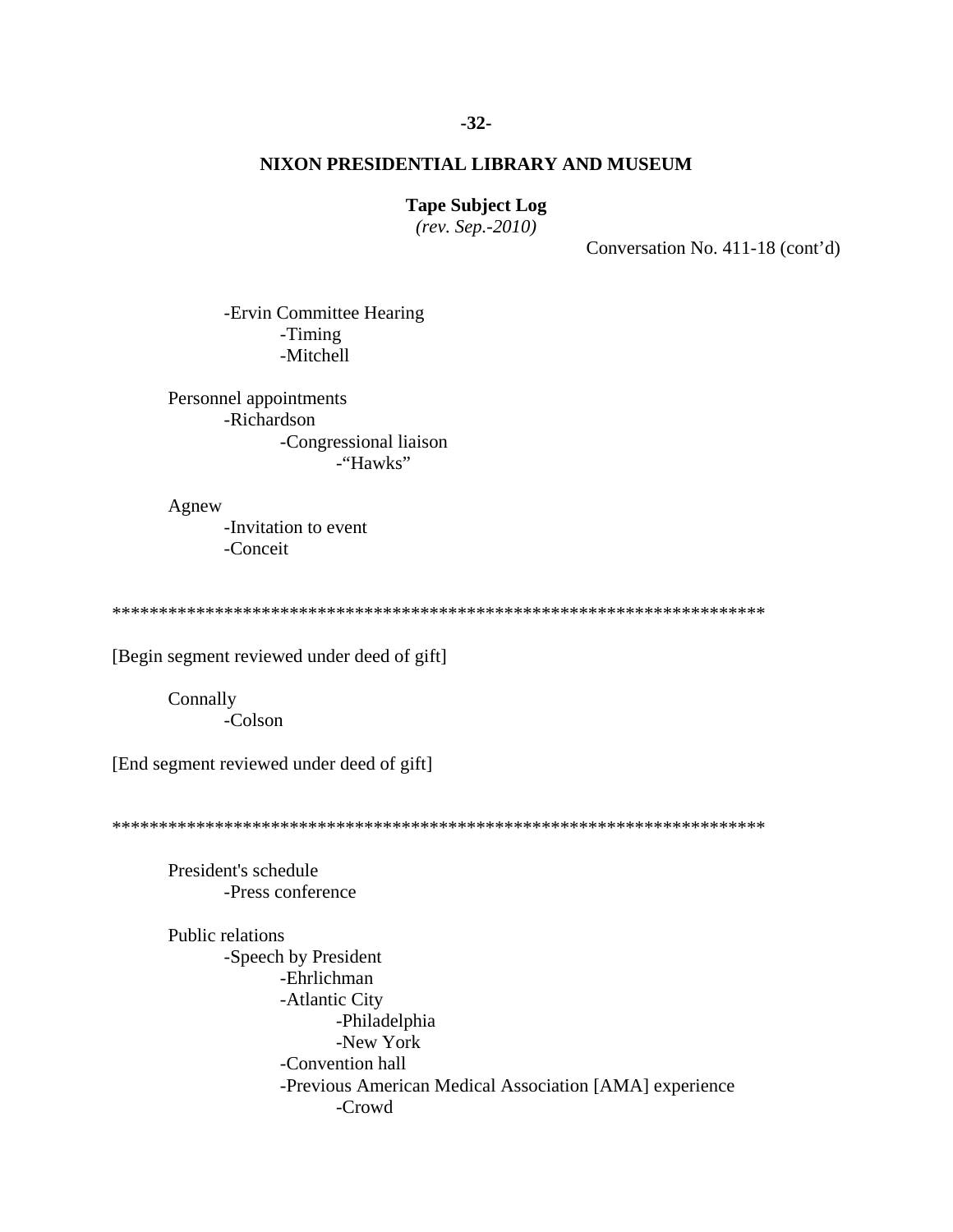# **Tape Subject Log**

*(rev. Sep.-2010)*

Conversation No. 411-18 (cont'd)

-Frank Farley -School administrators -Human resources -Budget cuts -Moore -Educators' group -Michigan -Ehrlichman as surrogate for President -Caspar W. ("Cap") Weinberger -Helicopter -Agnew's attendance at reception -Receiving line Watergate -Hearings -Samuel J. Ervin, Jr. Press relations -Press conference Personnel appointments -Veterans Administration [VA] -American Legion -Veterans of Foreign Wars [VFW] -Fred B. Rhodes -Colson -Raymond Gallagher -Arthur F. Sampson -[First name unknown] Stella -Robert Lonigan -Donald E. Johnson -Ehrlichman -Cutbacks -Loyalty -VFW -Support for President's policies -Budget -Vietnam War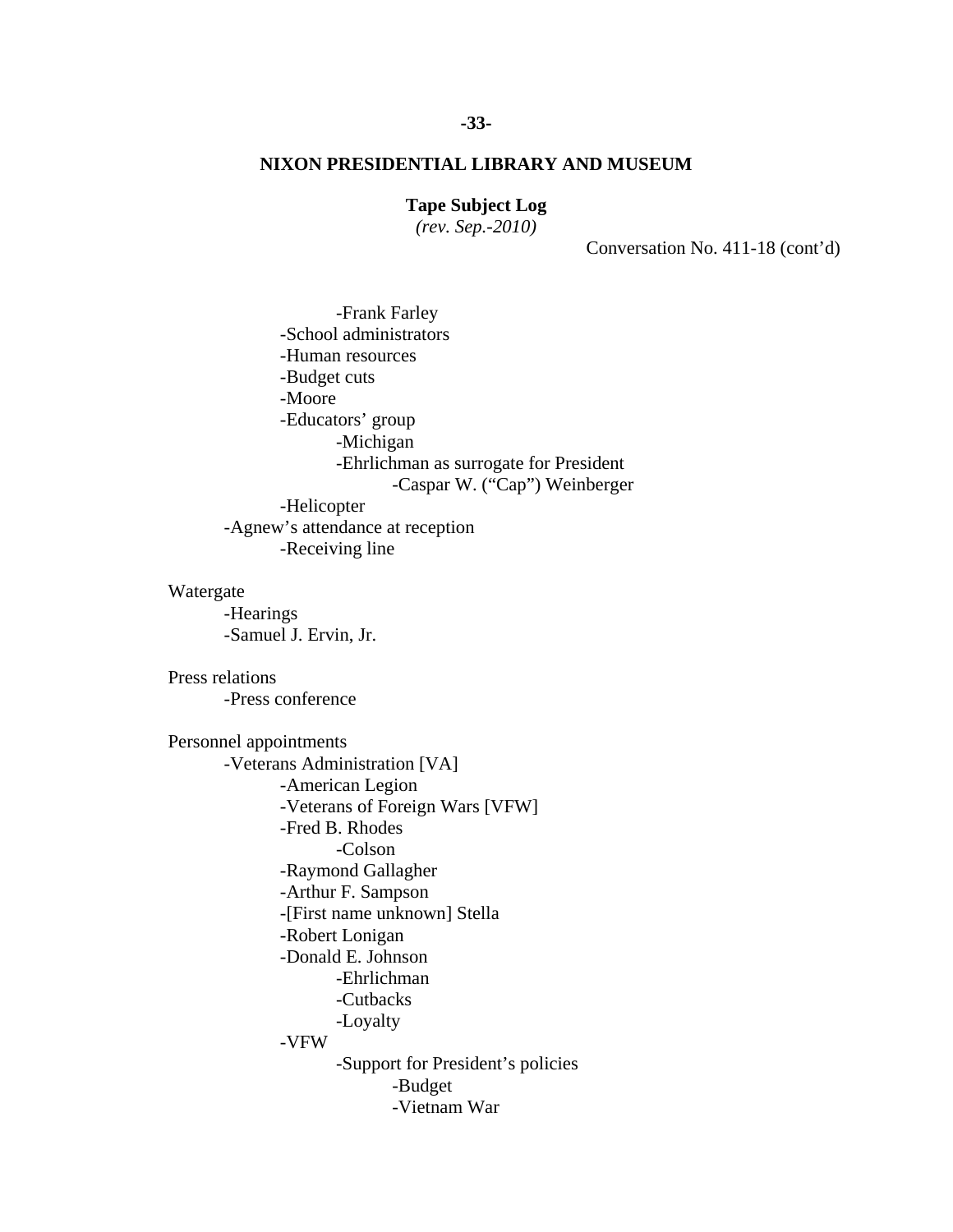#### **-34-**

#### **NIXON PRESIDENTIAL LIBRARY AND MUSEUM**

# **Tape Subject Log**

*(rev. Sep.-2010)*

Conversation No. 411-18 (cont'd)

-Ehrlichman -VA -Office of Management and Budget [OMB] -Donald Johnson's political future -VFW -Rhodes -Colson

Agnew

-Briefing by Kissinger

-Ziegler

-Attendance at Congressional leaders briefings, breakfasts

-Compared to the President's experience as Dwight D. Eisenhower's Vice President -Role of Vice President as President of Senate

Haldeman left at 4:04 pm.

Conversation No. 411-19

Date: February 22, 1973 Time: Unknown between 4:04 pm and 4:54 pm Location: Executive Office Building

The President met with Howard H. Baker, Jr.

President's Executive Office Building [EOB] office -President's birthday gift -Robert H. Abplanalp An unknown person entered at an unknown time after 4:04 pm.

Refreshments

The unknown person left at an unknown time before 4:54 pm.

Watergate -Samuel J. Ervin, Jr. Committee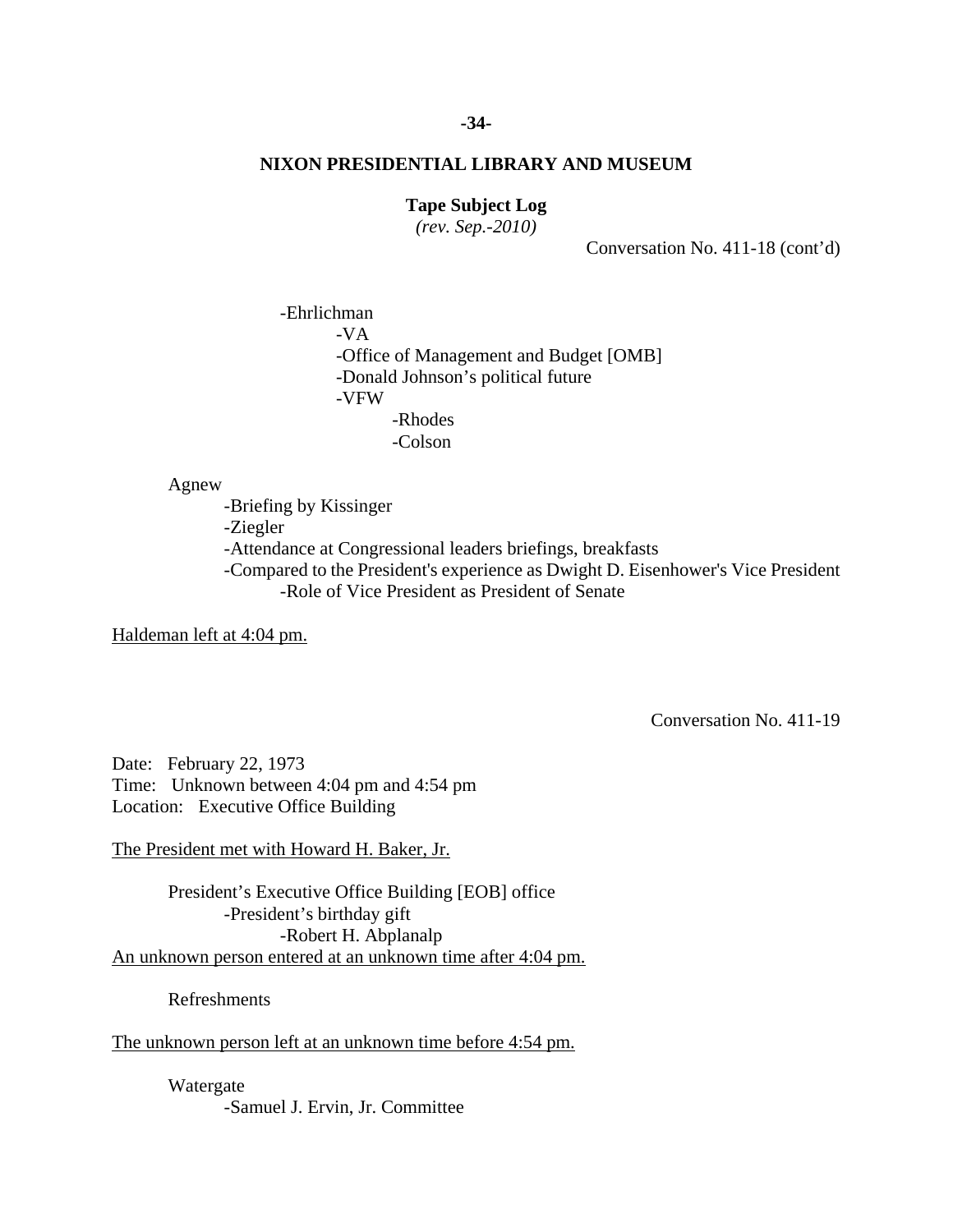**Tape Subject Log**

*(rev. Sep.-2010)*

Conversation No. 411-19 (cont'd)

-Hearings -Baker's role -Meeting with President -William E. Timmons -Edward M. ("Ted") Kennedy -H. R. ("Bob") Haldeman and John D. Ehrlichman -Television [TV] -Investigation -John N. Mitchell -Influence -Donald H. Segretti -Convictions -Segretti -Kennedy -Wallace H. Johnson -Samuel Dash -Kleindienst -Fred Thompson -*New York Times* -Kleindienst -Influence -Mitchell -Martha Mitchell -Joseph A. Califano -President -Herbert W. Kalmbach -L[ouis] Patrick Gray, III -John W. Dean, III -Investigation -Mitchell -Kleindienst -President's statement -Influence -Cover-up

Oliver F. ("Ollie") Atkins

An unknown woman entered and the President and Baker left at an unknown time after 4:04 pm.